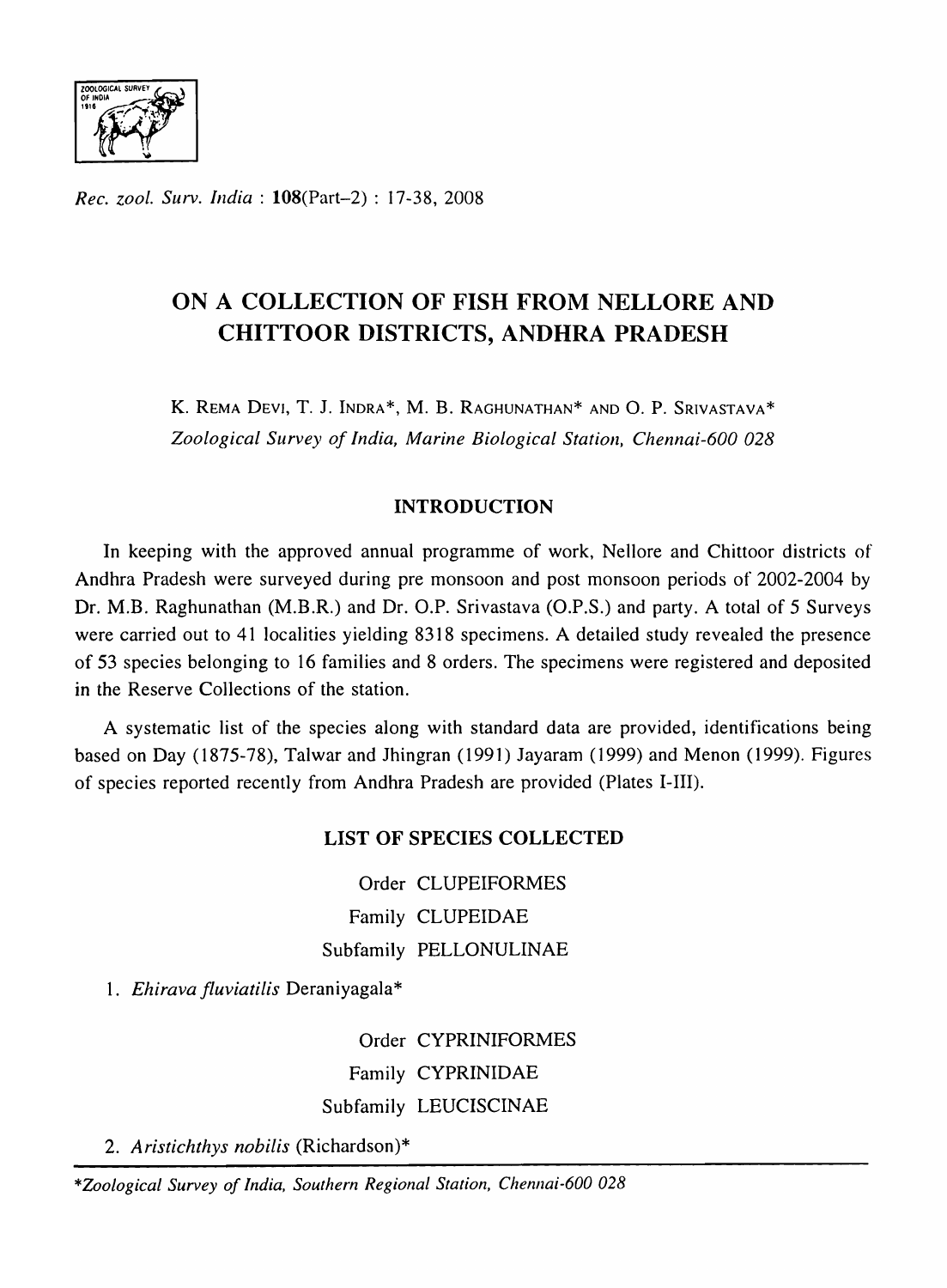- *3. Sabnostoma clupeoides* (Bloch)
- *4. Chela cachius* (Ham.)
- *5. Chela laubuca* (Ham.)
- **6. Esomus barbatus (Jerdon)**
- 7. Esomus danricus (Ham.)
- 8. Esomus thermoicos (Val.)
- *9. Rasbora caverii* (Jerdon)
- *10. Rasbora daniconius* (Ham.)
- 11. Rasbora cf. labiosa Mukerji\*
- 12. Amblypharyngodon microlepis (Blkr.)
- *13. Amblypharyngodon mola* (Ham.)

## Subfamily CYPRININAE

- 14. *Cyprinus carpio communis* (Linne.)
- 15. *Puntius bimaculatus* (Bleeker)\*
- 16. *Puntius chola* (Ham.)
- 17. *Puntius conchonius* (Ham.)
- 18. *Puntius dorsalis* (Jerdon)
- 19. *Puntius fraseri* Hora and Misra\*
- 20. *Puntius sophore* (Ham.)
- 21. *Puntius ticto* (Ham.)
- 22. *Puntius vittatus* Day
- 23. *Puntius sarana subnasutus* (Val.)
- 24. *Cirrhinus lnrigala* (Ham.)
- 25. *Cirrhinus reba* (Ham.)
- 26. *Catla catla* (Ham.)
- 27. *Labeo rohita* (Ham.)

## Subfamily GARRINAE

*28. Garra mullya* (Sykes)

# Family COBITIDAE

*29. Lepidocephalus thermalis* (Val.)

# Order SILURIFORMES Family SCHILBEIDAE

*30. Pseudeutropius atherinoides* (Bloch)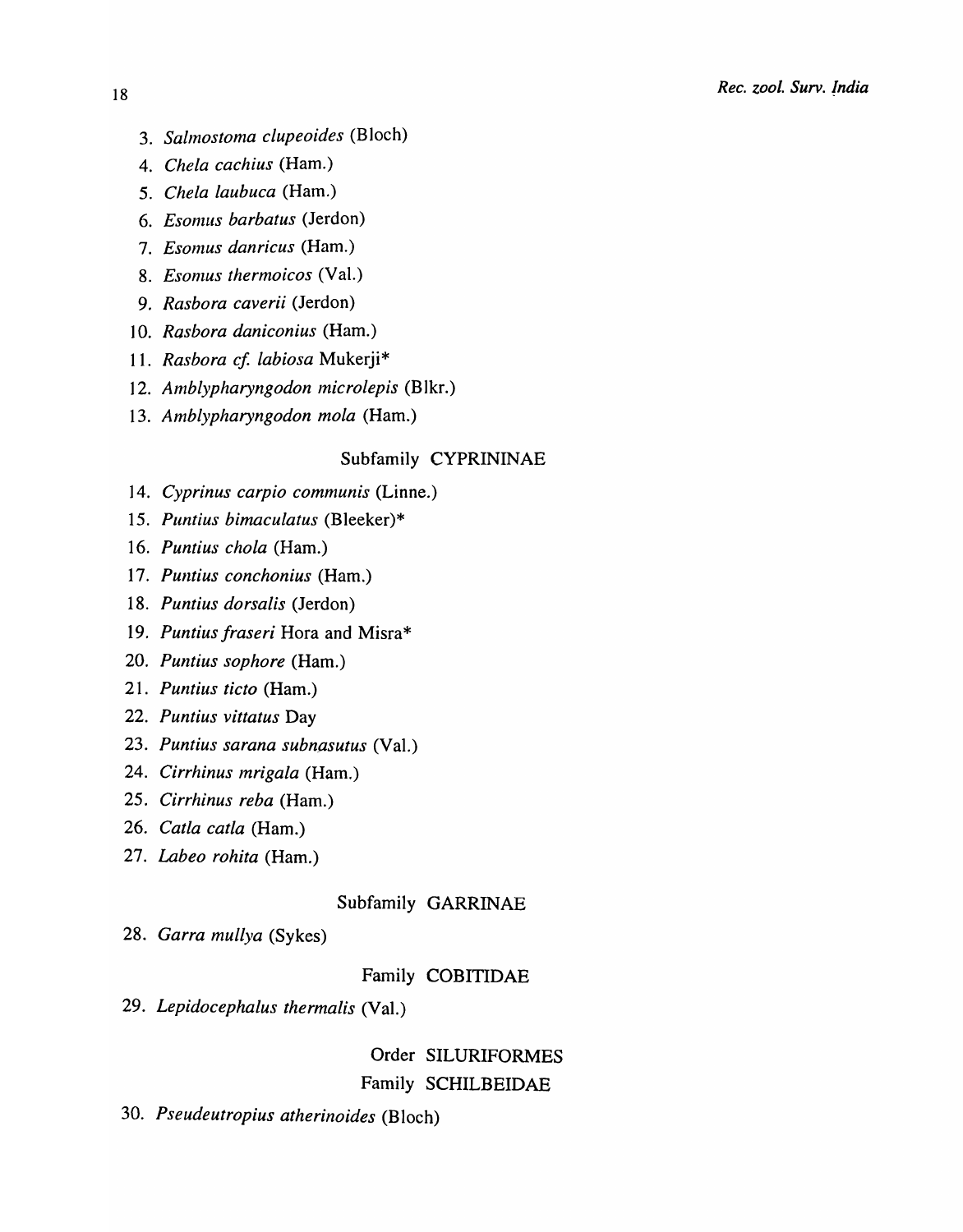## Family BAGRIDAE

- *31. Mystus bleekeri* (Day)
- *32. Mystus gulio* (Ham.)
- *33. Mystus vittatus* (Bloch)

## Family HETEROPNEUSTIDAE

*34. Heteropneustes tossiLis* (Bloch)

# Order MUGILIFORMES Family MUGILIDAE

35. *Rhinomugil corsula* (Hamilton)

# Order BELONIFORMES Family ADRIANICHTHYIDAE

### 36. *Oryzias carnaticus* (Jerdon)

# Order CYPRINODONTIFORMES Family CYPRINODONTIDAE

- 37. *Aplocheilus parvus* Sundara Raj\*
- 38. *Aplocheilus panchax* (Ham.)

## Family POECILIDAE

- 39. *Gambusia affinis* (Baird & Girard)
- 40. *Poecilia reticulata* (Peters)

# Order PERCIFORMES Family CHANDIDAE

- 41. *Chanda nama* Hamilton
- 42. *Parambassis lala* (Hamilton)\*
- 43. *Parambassis ranga* (Ham.)

## Family CICHLIDAE

- 44. *Etroplus maculatus* (Bloch)
- 45. *Oreochromis mossambica* (Peters)
- 46. *Oreochromis niloticus* (Linnaeus)\*

## Family GOBIIDAE

- 47. *Glossogobius giuris* (Ham.)
- 48. *Pseudogobius javanicus* (Bleeker)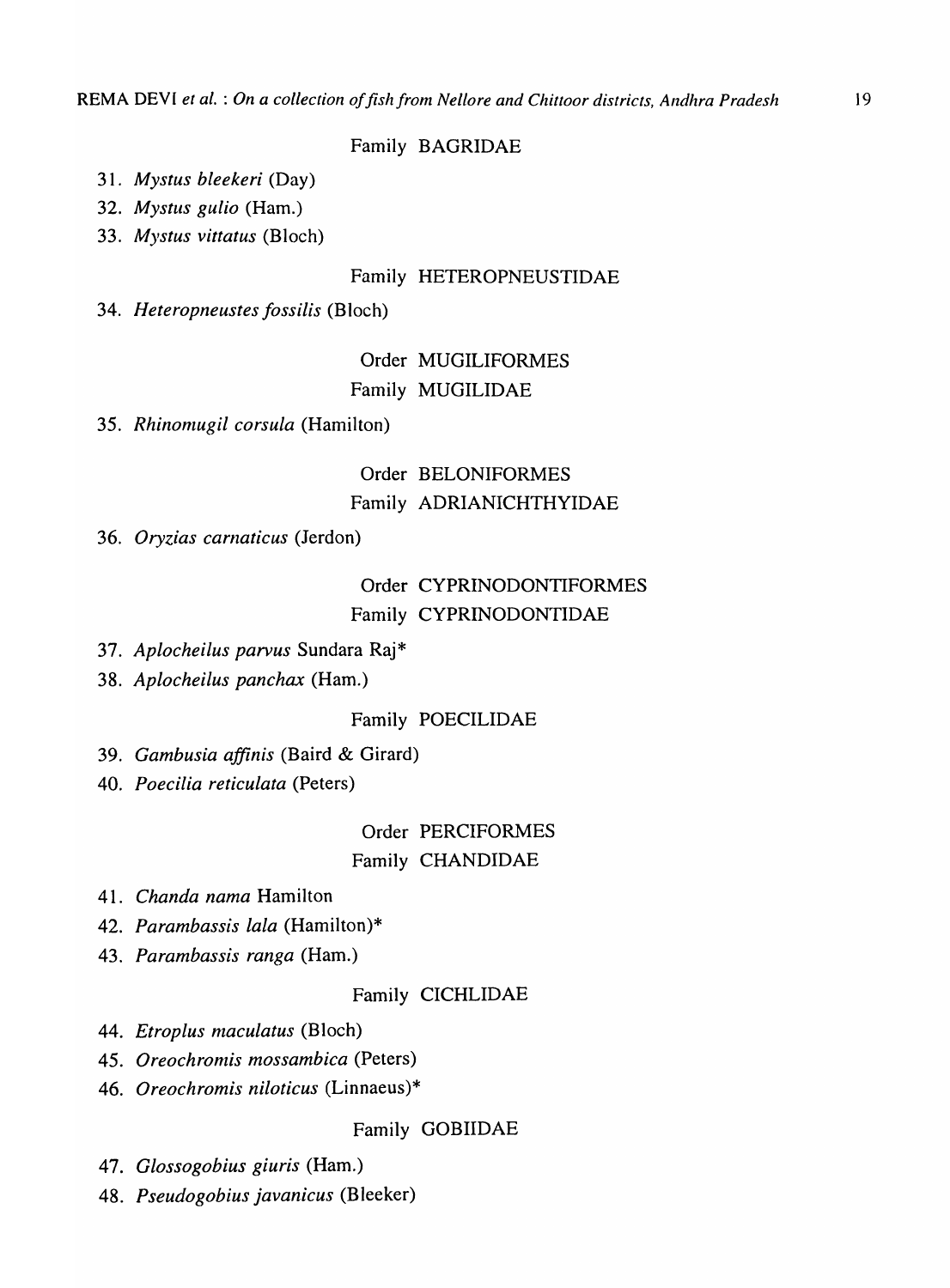### Family BELONTIDAE

*49. Colisa lalia* (Hamilton)\*

### Family CHANNIDAE

50. *Channa orientalis* (Schneider)

5]. *Channa punctatus* (Bloch)

# Order SYNBRANCHIFORMES Family MASTACEMBELIDAE

- 52. *Macrognathus aral* (Bloch & Schneider)
- *53. Macrognathus pancalus* Hamilton

\*Recent new reports from Andhra Pradesh (Rema Devi *et al.,* 2005)

### *1. Ehirava jluviatilis* Deraniyagala

*1929. Ehirava fluviatilis, Deraniyagala, Spolia Zeylan., 15 : 35, pl. 14 (Type-locality: Western Province of* Sri Lanka).

1991. *Ehirava fluviatilis*, Talwar and Jhingran, *Inland Fishes of India and Adjacent Countries*, Vol. I: 116.

*Material:* 7 exs., 21.0-34.0 mm. SL., F.7143, Venad, Pulicat Lake, 12.1.2003, M.B.R.; 3 exs., 22.0-27.0 mm. SL., F.7218, Pulicat Lake, 12.01.2003, M.B.R.; 138 exs., 21.0-29.0 mm. SL., F.7569, Buchinayudu Kandriga, 16.10.2003, M.B.R.

*Distribution:* Coastal waters of southern India.

*Elsewhere* : Sri Lanka.

### *2. Aristichthys nobilis* (Richardson)

- *1844. Leuciscus nobi/is.* Richardson, *Voy. H.M.S. "Sulphur"* : 140, pI. 63, fig. 3 (Type-locality: Canton, China).
- 1991. Hypophthalmichthys nobilis, Talwar and Jhingran, *Inland Fishes of India and Adjacent Countries*, Vol. I : 332.
- *1991. Aristichthys nobilis.* Rohan Pethiyagoda, *Freshwater Fishes of Sri Lanka,* p. 57.

*Material:* 1 ex., 120.0 mm. SL., F.7489, Maraparakandriya, Chittoor District, Sriharikota, 24.02.2004, O.P.S.

*Distribution:* Southern and Central China. Transplanted to North China, Japan, Taiwan, Vietnam, Thailand, Malaysia, Sri Lanka, Bangladesh and India.

### *3. Salmostoma clupeoides* (Bloch)

*1782. Cyprinus clupeoides.* Bloch, *Naturges ausland Fische.* 12 : 49, pI. 408, fig. 2. (Type-locality: "Indian Ocean" evidently not the ocean but some freshwater).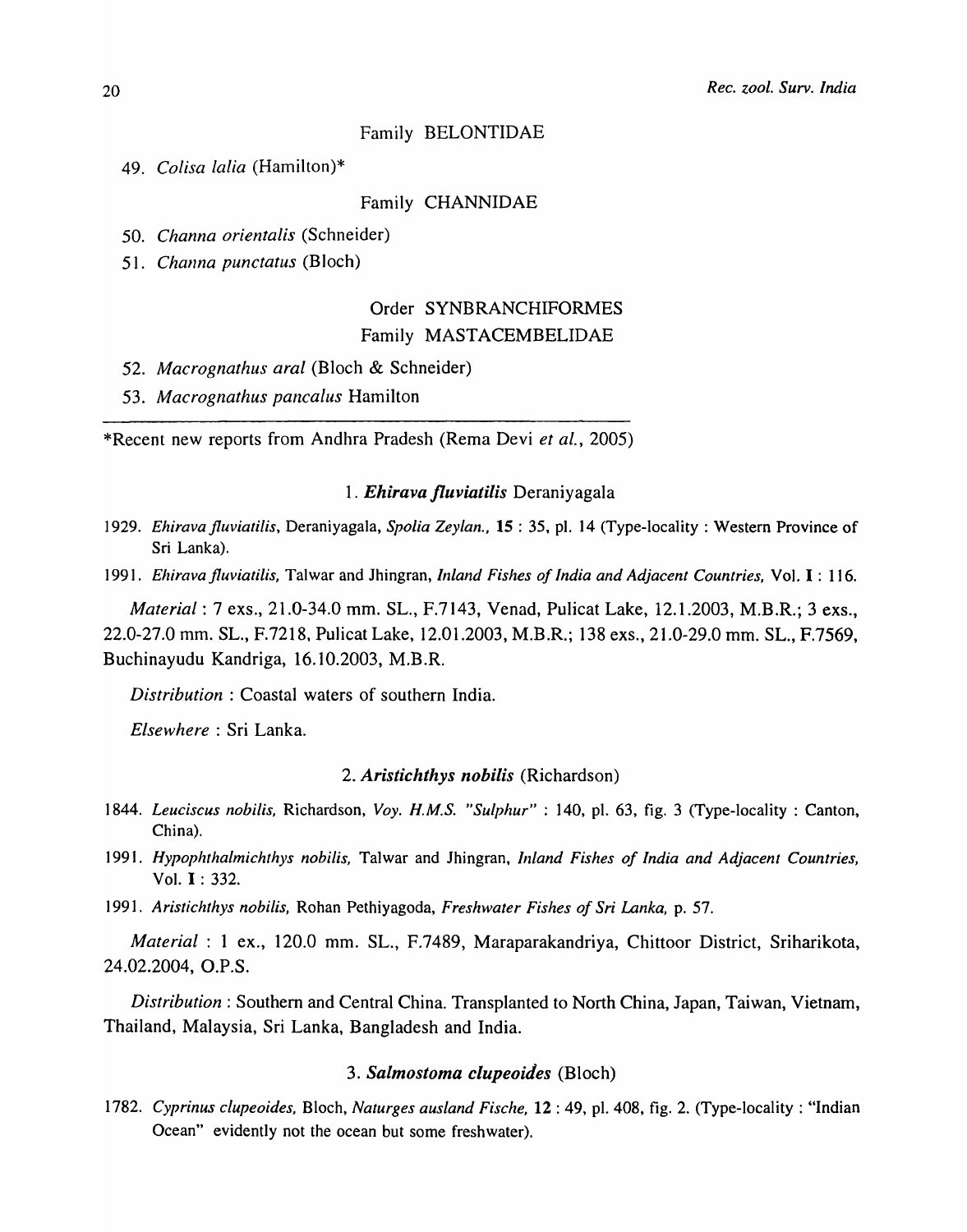*1991. Salmostoma clupeoides,* Talwar and Jhingran, *Inland Fishes of India and Adjacent Countries,* Vol. I : 323.

*Material:* 1 ex., 53 mm. SL., F.7454, Saidapuram, 22.02.04, O.P.S.; 1 ex., 80 mm. SL., F.7547, Rampur, 8.10.03, M.B.R.; 4 exs., 34.0-54.0 mm. SL., F.7092, Kaligiri, 17.1.03, M.B.R.; 3 exs., 29.0-34.0 mm. SL., P.7113, Pellekuru, 23.01.03, M.B.R.; 3 exs., 26.0-53.0 mm. SL., F.7169, Nalpattu Area, 14.01.03, M.B.R.; 1 ex., 39 mm. SL., F.7253, Rampur, 20.01.03, M.B.R.; 1 ex., 71 mm. SL., F.7445, Kammavari Palam, Nellore, 21.02.04, O.P.S.; 9 exs., 42.0-62.0 mm. SL., F.7550(a), Kavali, 7.10.03, M.B.R.; 10 exs., 61.0-72.0 mm. SL., F.7550(b), Kavali, 7.10.03, M.B.R.; 40 exs., 61.0-65.0 mm. SL., F.7550(C), Kavali, 7.10.03, M.B.R.; 8 exs., 25.0-50.0 mm. SL., F.7564, PoIlur, 12.10.03, M.B.R.; 116 exs., 23.0-45.0 mm. SL., F.7570, Buchinayudu Kandriga, 16.10.03, M.B.R.; 131 exs., 29.0-75.0 mm. SL., F.7557, Nellore Tank (High Way), 9.10.03, M.B.R.

*Distribution* : India: Peninsular India.

### *4. Chela each ius* (Hamilton)

*1822. Cyprinus (Chela) each ius,* Hamilton-Buchanan, *Fishes of Ganges:* 258, 384 (Type-locality: Ganges river about commencement of delta).

*1991. Chela cachius,* Talwar and Jhingran, *Inland Fishes of India and Adjacent Countries,* Vol. I : 313-314.

*Material:* 1 ex., 22.0 mm. SL., F.7197, Udayagiri, 16.01.03, M.B.R.; 1 ex., 31.0 mm. SL., F.7577, Buchinayudu Kandriga, 16.10.03, M.B.R.

*Distribution* : India.

*Elsewhere:* Bangladesh, Myanmar, Nepal, Pakistan.

### *5. Chela laubuca* (Hamilton)

*1822. Cyprinus (Chela) laubuca,* Hamilton-Buchanan, *Fishes of Ganges* : 260,384 (Type-locality: Ponds in northern parts of Bengal).

*1991. Chela laubuca,* Talwar and Jhingran, *Inland Fishes of India and Adjacent Countries,* Vol. I : 316-317.

*Material:* 1 ex., 17.0 mm. SL., Venad, 12.01.03, M.B.R.; 1 ex., 40.0 mm. SL., F.7166, Nalpattu Area, 14.1.03, M.B.R.; 2 exs., 26.0-30.0 mm. SL., F.7189, Venkatagiri, 19.01.03, M.B.R.; 4 exs., 27.0-51.0 mm. SL., F.7491, Dachur, Nellore, 22.2.04, O.P.S.; 1 ex., 22 mm. SL., F.7546, Rampur, 8.10.03, M.B.R.; 2 exs., 33.0-35.0 mm. SL., F.7578, Buchinayudu Kandriga, 16.10.03, M.B.R.

*Distribution* : India.

*Elsewhere:* Bangladesh, Myanmar, Nepal, Pakistan, Sri Lanka.

### *6. Esomus barbatus* (Jerdon)

*1849. Leuciscus barbatus,* Jerdon, *Madras* J. *Lit. Sci.,* 15 : 322 (Type-locality: Bowany River, S. India).

*1991. Esomus barbatus,* Talwar and Jhingran, *Inland Fishes of India and Adjacent Countries,* Vol. I : 376.

Material: 1 ex., 64.0 mm. SL., F.7156, Chittoor, Vittalam, 10.09.02, O.P.S.; 25 exs., 25.0-35.0 mm. SL., F.7168, Nalpattu Area, 14.1.03, M.B.R.; 1 ex., 63.0 mm. SL., F.7175, Chittoor, Vittalam,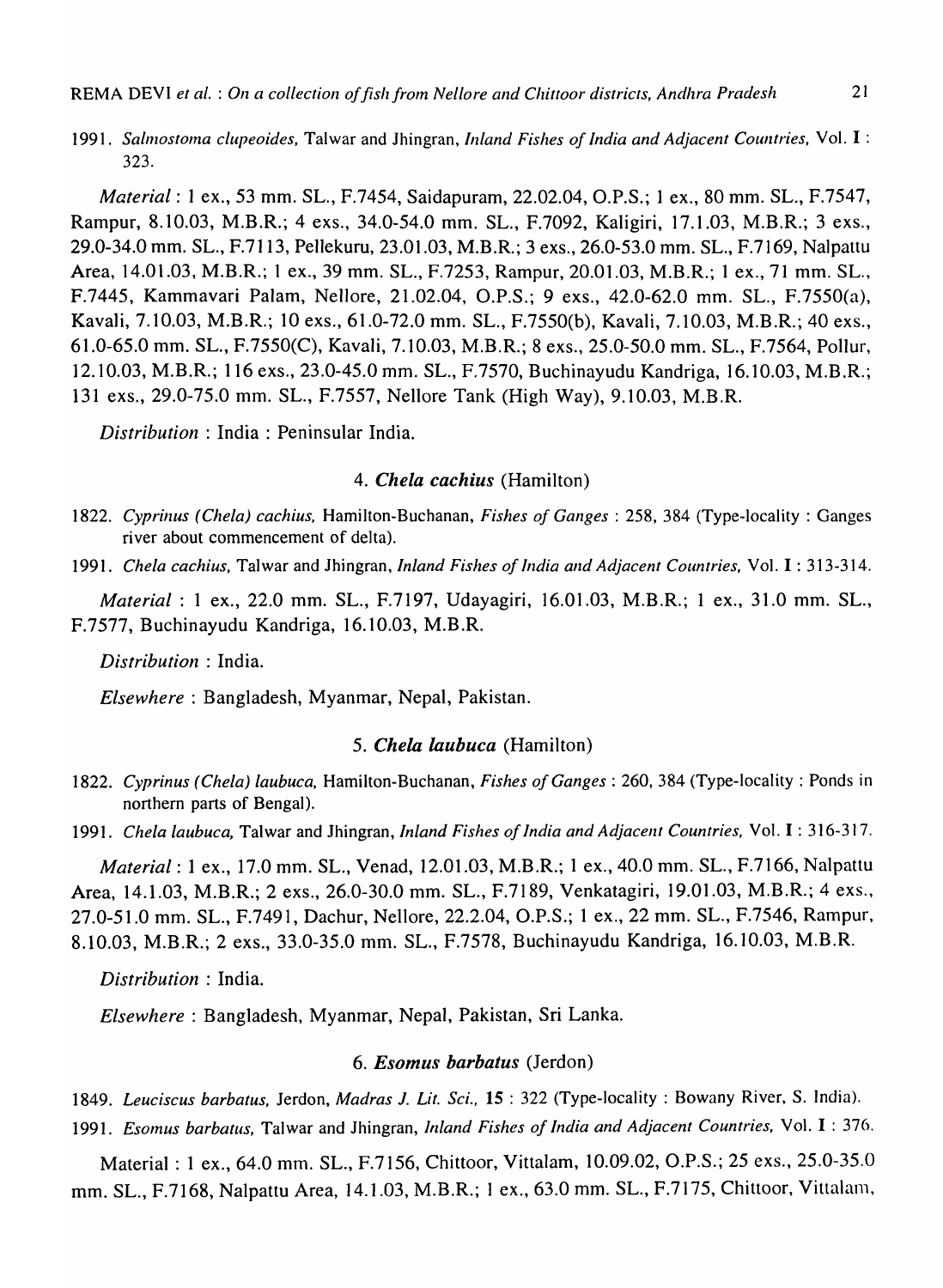10.9.02, O.P.S.; 5 exs., 45.0-55.0 mm. SL., F.7180, Guntha Godantu, Chittoor, 15.9.02, O.P.S.; 1 ex., 45 mm. SL., F.7186, Balija Palle, Chittor, 5.9.02, O.P.S.; 5 exs., 45.0-52.0 mm. SL., F.7223, Nellore, Kavali, 23.9.02, O.P.S.; 2 exs., 35.0-44.0 mm. SL., F.7244, Akkurti, 25.1.03, M.B.R.; 1 ex., 50 mm. SL., F.7473, Kovur, 7.10.03, M.B.R.; 7 exs., 40.0-60.0 mm. SL., F.7587, Yempedu, 14.10.03, M.B.R.

*Distribution:* India: Peninsular India, Godavari, Krishna and Cauvery River Systems.

### *7. Esomus danricus* (Hamilton)

- *1822. Cyprinus danrica* Hamilton-Buchanan, *Fishes of Ganges:* 325, 390, pI. 16, fig. 88 (Type-locality : Ponds and ditches of Bengal).
- *1991. Esomus dan ric us,* Tal war and Jhingran, *Inland Fishes of India and Adjacent Countries,* Vol. I : 377-378.

*Material:* 1 ex., 27.0 mm. SL., F.7118, Pellekuru, 23.01.03, M.B.R.; 1 ex., 32 mm. SL., F.7126, Dakkili, 20.1.03, M.B.R.; 2 exs., 35.0-36.0 mm. SL., F.7144, Venad, 12.1.03, M.B.R.; 3 exs., 27.0-30.0 mm. SL., F.717l, Nalpattu Area, 14.1.03, M.B.R.; 10 exs., 21.0-28.0 mm. SL., F.7198, Udayagiri, 16.1.03, M.B.R.; 20 exs., 23.0-43.0 mm. SL., F.7231, Tada Pond, 13.1.03, M.B.R.; 4 exs., 25.0-28.0 mm. SL., F.7252, Rampur, 20.1.03, M.B.R.; 1 ex., 27.0 mm. SL., F.7255, Empedu, 21.1.03, M.B.R.; 7 exs., 32.0-37.0 mm. SL., F.7482, Renigunta, 15.10.03, M.B.R.; 1 ex., 43.0 mm. SL., F.7447, Kammavari Palam Nellore, 21.02.04, O.P.S.; 3 exs., 29.0-32.0 mm. SL., F.7492, Dachur Nellore, 22.2.04, O.P.S.; 3 exs., 33.0-40.0 mm. SL., F.7513, Kalahasti Lakshmipuram, Chittoor, 24.2.04, O.P.S.; 2 exs., 22.0-33.0 mm. SL., F.7558, Nellore Tank (High Way), 9.10.03, M.B.R.; 2 exs., 31.0-33.0 mm. SL., F.7572, Buchinayudu Kandriga, 16.10.03, M.B.R.

*Distribution* : Throughout north and eastern India.

*Elsewhere* : Bangladesh, Myanmar, Nepal, Pakistan, Sri Lanka.

### *8. Esomus thermoicos* (Valenciennes)

- *1842. Nuria thermoicos* Valenciennes, *Hist. nat. Poiss.,* **16** : 238, pI. 472 (Type-locality: Hot springs at Kanniya, Sri Lanka).
- 1991. *Esomus thermoicos,* Talwar and Jhingran, *Inland Fishes of India and Adjacent Countries,* Vol. I : 378-379.

*Material:* 1 ex., 25.0 mm. SL., F.7165, Kadevedu, Nellore Dt., 18.09.02, O.P.S.; 5 exs., 48.0-64.0 mm. SL., F.7222, Nellore Kavali, 23.09.02, O.P.S.; 7 exs., 20.0-35.0 mm. SL., F.7199, Udayagiri, 16.1.03, M.B.R.; 1 ex., 32.0 mm. SL., F.7119, Pellekuru, 23.1.03, M.B.R.; 2 exs., 40.0-60.0 mm. SL., F.7586, Yempedu, 14.10.04, M.B.R.

*Distribution* : India : Southern India.

*Elsewhere* : Sri Lanka.

*Remarks* : This species earlier known only from Sri Lanka is now found to be widespread in South India (Jayaram, 1999).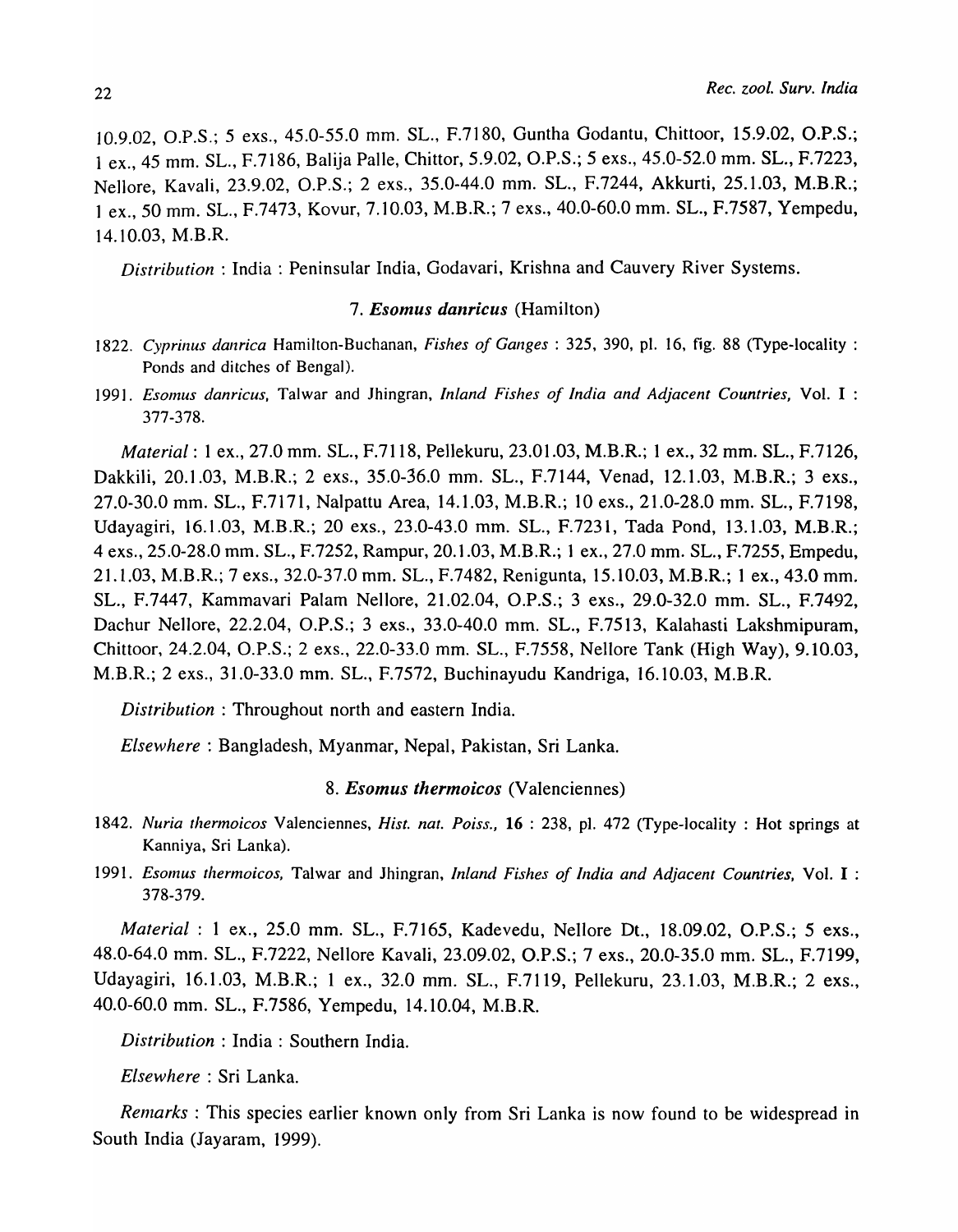### *9. Rasbora caverii* (Jerdon)

- *1849. Leuciscus caverii* Jerdon, *Madras* 1. *Lit. Sci.,* 15 ; 320 (Type-locality; Cauvery River (Karnataka).
- 1991. *Rasbora caverii,* Talwar and Jhingran, *Inland Fishes of India and Adjacent Countries,* Vol. I : 388-389.

*Material: 22 exs., 22.0-23.0 mm. SL., F.7125, Dakkili, 20.01.03, M.B.R..; 14 exs., 23.0-55.0* mm. SL., F.7157, Chittoor, Vittalam, 10.9.02, *D.P.S.;* 25 exs., 17.0-23.0 mm. SL., Nalpattu Area, 14.1.03, M.B.R.; 1 ex., 75.0 mm. SL., F.7172, Etari Ganga, Mellur, Chittoor, 7.9.02, *D.P.S.;*  10 exs., 23.0-47.0 mm. SL., F.7176, Vittalam, Chittoor, 10.9.02, *D.P.S.;* 62 exs., 24.0-61.0 mm. SL., F.7183, Malapalle, Chittoor, 9.9.02, *D.P.S.;* 1 ex., 39.0 mm. SL., F.7187, Balija Palle, Chittoor, *5.9.02, D.P.S.;* 6 exs., 22.0-34.0 mm. SL., F.7190, Venkatagiri, 19.1.03, M.B.R.; 1060 exs., 14.0-16.0 mm. SL., F.7196, Udayagiri 16.1.03 M.B.R.; 7 exs., 35.0-43.0 mm. SL., F.7208, Doracharu, Palamaner, 5.09.02, *D.P.S.;* 19 exs., 29.0-61.0 mm. SL., F.7224, Nellore, Kavali, 23.9.02, O.P.S.; 1 ex., 23.0 mm. SL., Tada Pond, 13.1.03, M.B.R.; 23 exs., 24.0-42.0 mm. SL., F.7245, Akkurti, 25.1.03, M.B.R.; 1 ex., 32.0 mm. SL., Varadee Eru, Nellore, 21.2.04, O.P.S.; 3 exs., 23.0-28.0 mm. SL., F.7528, Empedu, Kalahasti, 25.2.04, *D.P.S.;* 42 exs., 22.0-29.0 mm. SL., F.7556, Pollur, 12.10.03, M.B.R.; 2 exs., 42.0-58.0 mm. SL., F.7573, Buchinayudu Kandriga, 16.10.03, M.B.R.; 3 exs., 23.0-52.0 mm. SL., F.7588, Yempedu, 14.10.03, M.B.R.

*Distribution:* India: Southern India, Notably Karnataka, especially the Cauvery Basin, Javadi Hills, Eastern Ghats.

*Elsewhere:* Sri Lanka.

### *10. Rasbora daniconius* (Hamilton)

1822. *Cyprinus danricus* Hamilton-Buchanan, *Fishes of Ganges;* 327,391, pI. 15, fig. 89 (Type-locality: rivers of southern Bengal).

1999. *Rasbora dan icon ius,* Jayaram, *The Freshwater Fishes of the Indian Region;* 82-83.

*Material*: 45 exs., 21.0-37.0 mm. SL., F.7097, Kaligiri, 17.01.03, M.B.R..; 30 exs., 11.0-57.0 mm. SL., F.7105, S.R. Puram, 16.1.03, M.B.R.; 3 exs., 22.0-27.0 mm. SL., F.7114, Pellekuru, 23.1.03, M.B.R.; 12 exs., 25.0-28.0 mm. SL., F.7124, Dakkili, 20.1.03, M.B.R.; 1 ex., 17.0 mm. SL., Venad, 12.1.03, M.B.R.; 29 exs., 29.0-52.0 mm. SL., F.7251, Rampur, 20.1.03, M.B.R.; 1 ex., 45.0 mm. SL., F.7484, Nellore Dam, 9.10.03, M.B.R.; 2 exs., 40.0-42.0 mm. SL., F.7472, Kovur, 7.10.03, M.B.R.; 32 exs., 26.0-40.0 mm. SL., F.7479, Renigunta, 15.10.03 M.B.R.; 8 exs., 33.0-49.0 mm. SL., F.7420, Kwalaghata, Nellore, 21.02.04, *D.P.S.;* 35 exs., 27.0-48.0 mm. SL., F.7430, Varadee Eru, Nellore, 21.2.04, O.P.S.; 62 exs., 29.0-47.0 mm. SL., F.7436, River Ram Kalwa, Rampur, Nellore, 21.2.04, *D.P.S.;* 16 exs., 32.0-54.0 mm. SL., F.7446, Kammavari palanl, Nellore, 21.2.04, *D.P.S.;* 1 ex., 29.0 mm. SL., Saidapuram, 22.2.04, *D.P.S.;* 2 exs., 21.0-58.0 mm. SL., F.7493, Dachur, Nellore, 22.2.04, *D.P.S.;* 1 ex., 30.0 mm. SL., F.7504, Venkatagiri, Srikalahasthi, Chittoor, 25.2.04, *D.P.S.;* 1 ex., 30.0 mm. SL., F.7527, Empedu, Srikalahasthi, 25.2.04, *D.P.S.;* 21 exs., 25.0-45.0 mm. SL., F.7545, Rampur, 8.10.03, M.B.R.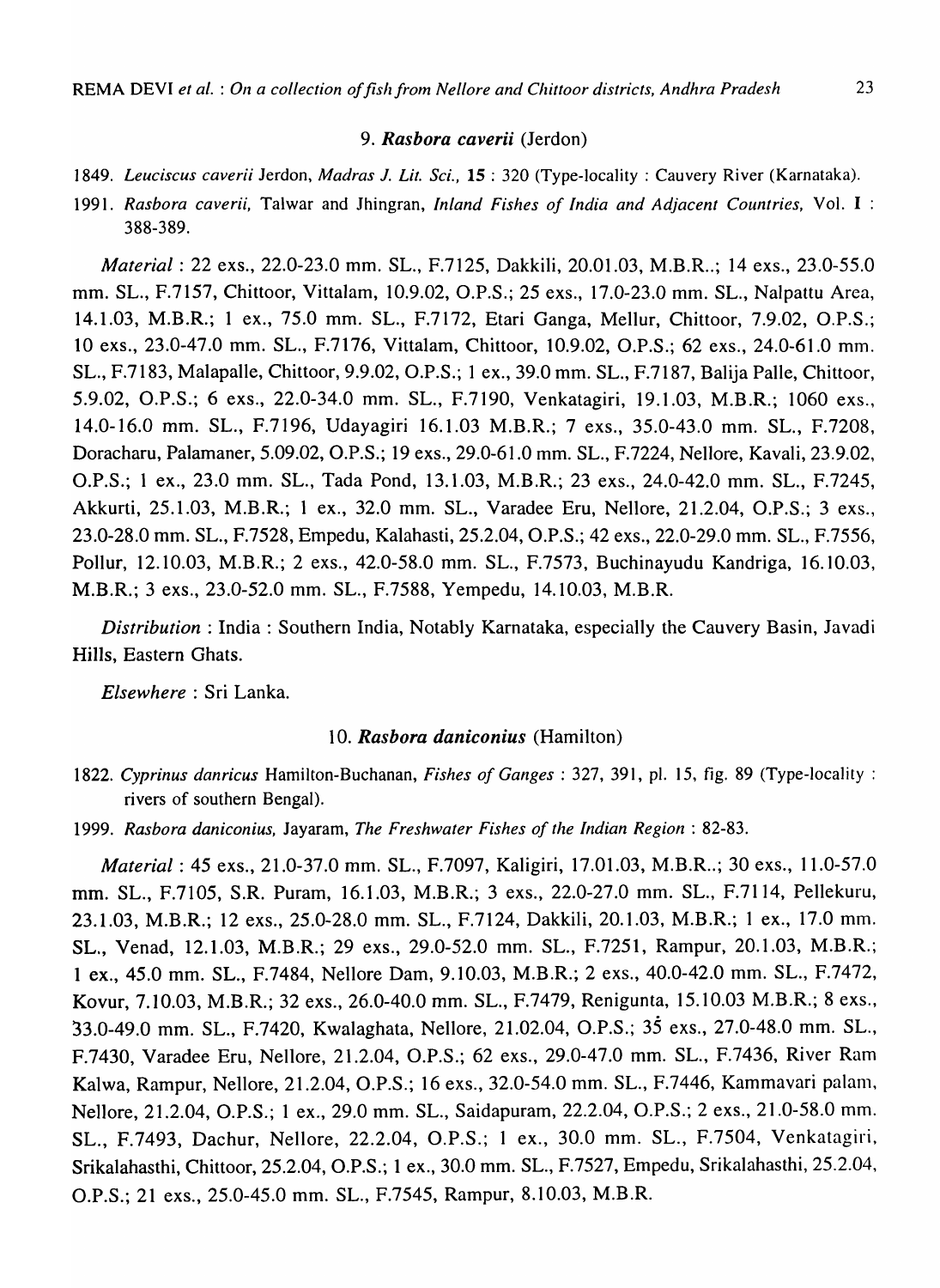*Distribution* : Throughout India.

*Elsewhere:* Bangladesh, Malay Archipelago, Myanmar, Nepal, Pakistan, Sri Lanka, Zanzibar.

### *11. Rasbora cJ. labiosa* Mukerji

- *1935. Rasbora labiosa* Mukerji, *Rec. Indian Mus.,* 37(3) : 376, Fig. 1, 2 (Type-locality : Deolali, Nasik Dist., Maharashtra).
- *1999. Rasbora labiosa,* Jayaram, *The Freshwater Fishes of the Indian Region: 83.*

*Material:* 3 exs., 24.0-29.0 mm. SL., F.7591, Etteri, 28.2.04, O.P.S.

*Distribution* : India: Maharashtra, Karnataka.

*Remarks* : The specimens are under study for confirming its identity.

### 12. Amblypharyngodon microlepis (Bleeker)

1853. Leuciscus microlepis Bleeker, Verh. batav. Genoot. Wet., 25: 141 (Type-locality: Bengal).

1991. Amblypharyngodon microlepis, Talwar and Jhingran, *Inland Fishes of India and Adjacent Countries*, Vol. I : 337-338.

*Material*: 58 exs., 21.0-30.0 mm. SL., F.7167, Nalpattu Area, 14.01.03, M.B.R..; 1 exs., 24.0 mm. SL., Guntha Godantu, Chittoor, 15.9.02, O.P.S.; 5 exs., 21.0-28.0 mm. SL., F.7204, Udayagiri, 16.1.03, M.B.R.; 3 exs., 43.0-53.0 mm. SL., F.7221, Nellore, Kavali, 23.9.02, O.P.S.; 88 exs., 25.0-41.0 mm. SL., F.7227, Bakrapet, 13.9.02, O.P.S.; 1 ex., 28.0 mm. SL., F.7563, PolIur, 12.10.03, M.B.R.; 1 ex., 25.0 mm. SL., F.7571, Buchinayudu Kandriga, 16.10.03, M.B.R.

*Distribution:* India: Bengal through Chota-Nagpur to Peninsular India, except the west face of the Western Ghats.

### *13. Amblypharyngodon mola* (Hamilton)

- *1822. Cyprinus mola* Hamilton-Buchanan, *Fishes of Ganges* : 334, 392, pI. 38, fig. 92 (Type-locality : ponds and rivers of Gangetic provinces).
- *1991. Amblypharyngodon mola,* Talwar and Jhingran, *Inland Fishes of India and Adjacent Countries,*  Vol. I : 338.

*Material:* 3 exs., 34.0-36.0 mm. SL., F.7096, Kaligiri, 17.01.03, M.B.R.

*Distribution:* India: Throughout except Kerala.

*Elsewhere:* Bangladesh, Myanmar, Nepal, Pakistan.

### *14. Cyprinus carpio communis* (Linnaeus)

- 1758. Cyprinus carpio Linnaeus Systema Naturae, ed. 10, 1: 320 (Type-locality: Europe).
- *1991. Cyprinus carpio communis,* Talwar and Jhingran, *Inland Fishes of India and Adjacent Countries,*  Vol. I : 184-186.

*Material:* 2 exs., 85.0-104.0 mm. SL., F.7490, Marapara kandriga, Srikalahasthi, 24.2.04, O.P.S.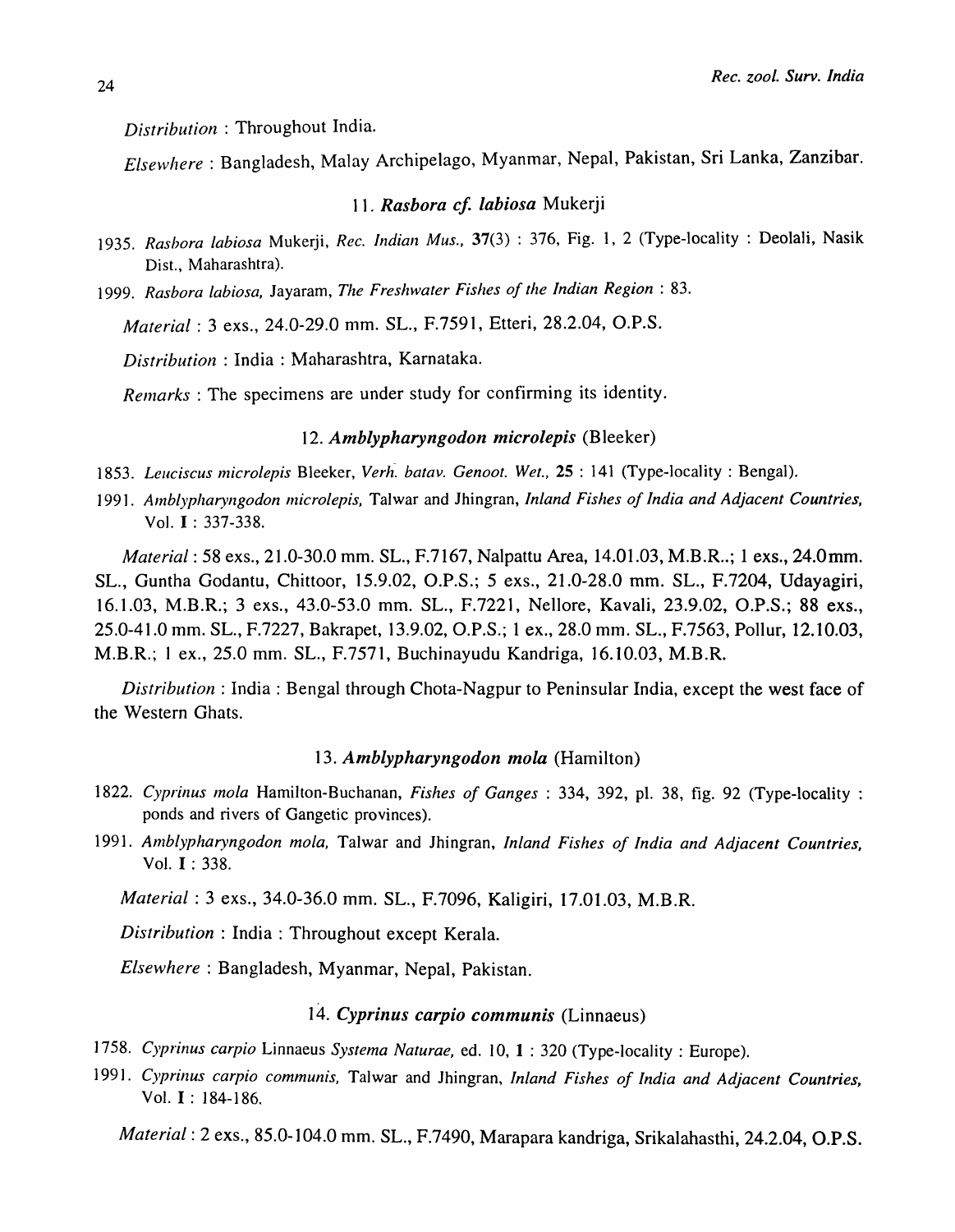*Distribution* : Naturally found all through America, China, Europe, Japan, Korea, Taiwan. Introduced into India in 1939.

### *15. Puntius bimaculatus* (Bleeker)

- 1864. Gnathopogon bimaculatus Bleeker, *Verh. Nat. Holl. Maatsch. Haarlem, (2)20* : 17, pl. 4, fig. 1 (Typelocality: Ceylon).
- 1991. Puntius bimaculatus, Talwar and Jhingran, *Inland Fishes of India and Adjacent Countries*, Vol. I : 259-260.

*Material:* 50 exs., 22.0-47.0 mm. SL., F.7184, Mala palli, Chittoor, 9.9.02, O.P.S.; 2 exs., 35.0-40.0 mm. SL., F.7226, Kavali, Nellore, 23.9.02, O.P.S.; 6 exs., 25.0-41.0 mm. SL., F.7158, Vittalam, Chittoor, 10.9.03, O.P.S.; 2 exs., 19.0-22.0 mm. SL., F.7554, Pulicat Pond, 11.10.03, M.B.R.; 1 ex., 49.0 mm. SL., F.7589, Yempedu, 14.10.03, M.B.R.; 2 exs., 24.0-26.0 mm. SL., F.7246, Akkurti, Nellore, 25.1.03, M.B.R.; 2 exs., 24.0 and 32.0 mm. SL., F.7592, Etteri, Chittoor, 28.2.2004, O.P.S.

*Distribution* : Southern India.

*Elsewhere* : Sri Lanka.

### *16. Puntius chola* (Hamilton)

- *1822. Cyprinus chola* Hamilton-Buchanan, *Fishes of Ganges:* 312, 389 (Type-locality: Northeastern parts of Bengal).
- 1991. Puntius chola, Talwar and Jhingran, *Inland Fishes of India and Adjacent Countries*, Vol. I : 263-265.

*Material*: 1 ex., 40.0 mm. SL., F.7095, Kaligiri, 17.01.03, M.B.R..; 1 ex., 28.0 mm. SL., F.7104, S.R. Puram, 16.1.03, M.B.R.; 1 ex., 52.0 mm. SL., F.7136, Kavali Tank, 17.1.03, M.B.R.; 1 ex., 76.0 mm. SL., F.7159, Vittalam, Chittoor, 10.9.02, O.P.S.; 2 exs., 28.0-35.0 mm. SL., F.7233, Tada Pond, 13.1.03, M.B.R.; 2 exs., 50.0-52.0 mm. SL., F.743J, Varadee Eru, Nellore, 21.2.04, O.P.S.; 2 exs., 42.0-45.0 mm. SL., F.7437, River Ram Kalwa, Rampur, Nellore, 21.2.04, O.P.S.; 1 ex., 45.0 mm. SL., F.7448, Kammavaripalam, Nellore, 21.2.04, O.P.S.; 1 ex., 79.0 mm. SL., F.7520, Pallamala, Sri Kalahasthi, 26.2.04, O.P.S.; 3 exs., 45.0-46.0 mm. SL., F.7529, Empedu, Kalahasthi, 25.02.04, O.P.S.; 2 exs., 35.0-36.0 mm. SL., F.7576, Buchinayudu Kandriga, 16.10.03, M.B.R.

*Distribution;* Throughout India.

*Elsewhere:* Bangladesh, Myanmar, Nepal, Pakistan, Sri Lanka.

### *17. Puntius conchonius* (Hamilton)

- *1822. Cyprinus conchonius,* Hamilton-Buchanan, *Fishes of Ganges* : 317, 389 (Type-locality : ponds of northeast Bengal; Kosi river and Ami river).
- *1991. Puntius conchonius,* Talwar and Jhingran, *Inland Fishes of India and Adjacent Countries,* Vol. I : 266.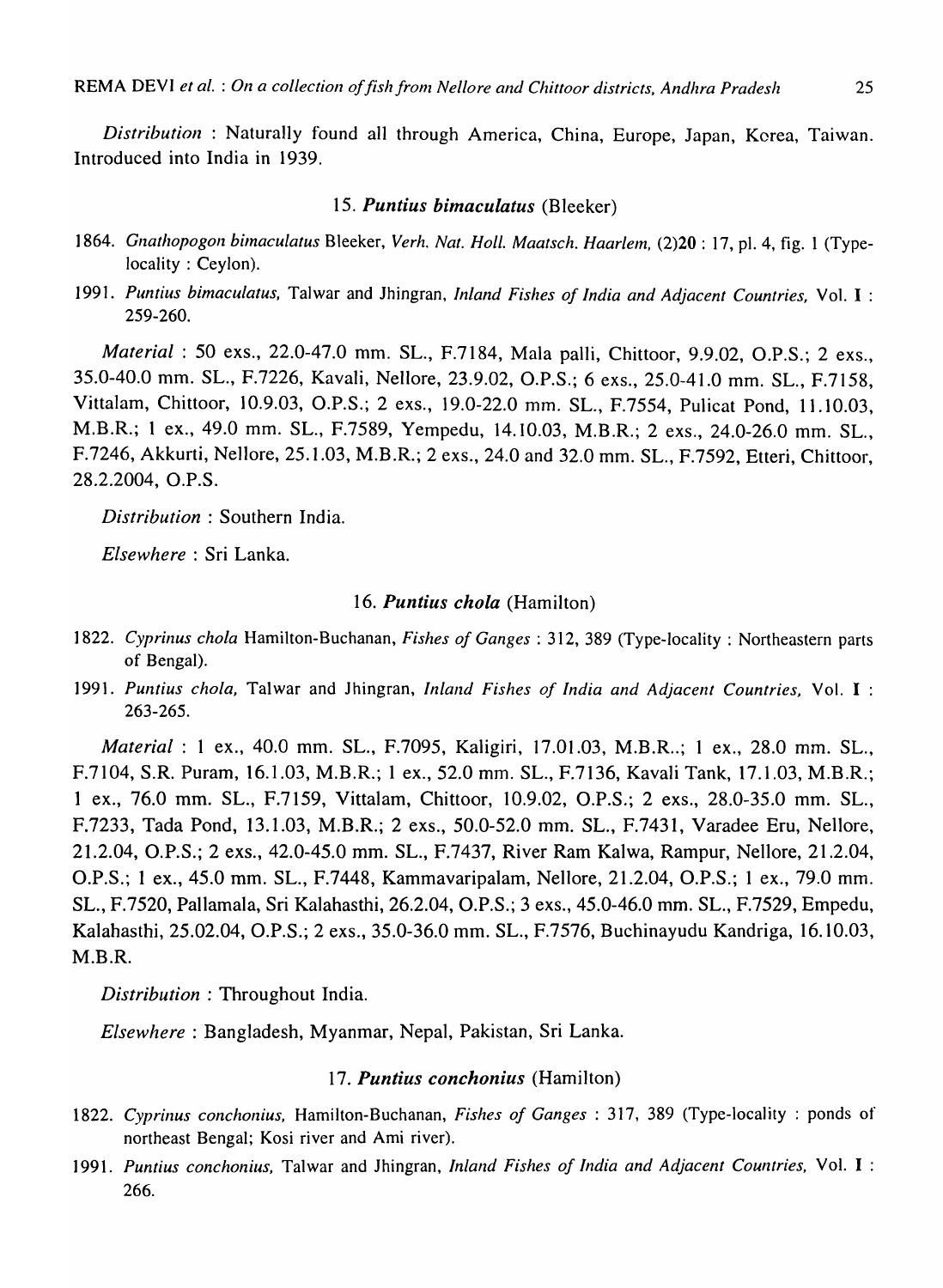*Material*: 1 ex., 30.0 mm. SL., F.7115, Pellekuru, 23.01.03, M.B.R..; 3 exs., 38.0-40.0 mm. SL., F.7122, Dakkili, 20.1.03, M.B.R.; 1 ex., 29.0 mm. SL., F.7456, Saidapuram, 22.2.04, O.P.S., 15 exs., 17.0-30.0 mm. SL., F.7575, Buchinayudu Kandriga, 16.10.03, M.B.R.

*Distribution* : Throughout India.

*Elsewhere:* Bangladesh, Nepal, Pakistan : Punjab.

*Remarks:* Earlier reported only from Assam, North Estern Bengal, U.P. and Cauvery in the South. Now it is found to be widespread in Peninsular India: Tamil Nadu, Kerala, Karnataka & Maharashtra. It is reported to be widespread and common in Andhra Pradesh (Barman, 1993). Its distribution in Pennar river in Nellore & Chittor in Andhra Pradesh is an additional record.

### *18. Puntius dosalis* (Jerdon)

- *1849. Systomus dorsalis* Jerdon, *Madras* J. *Lit. Sci.,* 15 : 314 (Type-locality: tanks and rivers in neighbourhood of Madras).
- *1991. PUl1tius dorsalis,* Talwar and Jhingran, *Inland Fishes of India and Adjacent Countries,* Vo1. I : 268.

*Material: 8 exs., 73.0-90.0 mm. SL., F.7101, Duttaluru, 18.01.03, M.B.R..; 1 ex., 40.0 mm.* SL., F.7505, Venkatagiri, Srikalahasthi, Chittoor, 25.2.04, *D.P.S.* 

*Distribution:* India: Cauvery and Krishna river systems in Andhra Pradesh, Karnataka, Tamil Nadu & Kerala, Rivers of Orissa, Madhyapradesh.

*Elsewhere:* Sri Lanka.

### *19. Puntius fraseri* Hora and Misra

1838. *Barbus fraseri* Hora and Misra, *J. Bombay nat. Hist. Soc.*. 40(1): 29, pl. 3, fig. 2 and text fig. 4. (Type-locality: Darna river at Deolali, Maharashtra).

*1991. Puntius fraseri,* Talwar and Jhingran, *Inland Fishes of India and Adjacent Countries,* Vol. I : 272.

*Material: 2 exs., 29.0-33.0 mm. SL., F.7566, Pollur, 12.10.03, M.B.R..; 39 exs., 13.0-20.0* mm. SL., F.7200, Udayagiri, Nellore, 16.1.03, M.B.R.; 3 exs., 30.0-32.0 mm. SL., F.7496, Dachur, Nellore, 22.2.04, *D.P.S.;* 2 exs., 21.0-22.0 mm. SL., F.7538, Parosalli, Kalahasthi, Chittoor, 26.2.04, *D.P.S.* 

*Distribution: India: Dharna River, Maharashtra; Pennar River, Nellore, Andhra Pradesh.* 

### *20. Puntius sophore* (Hamilton)

- *1822. Cyprinus sophore* Hamilton-Buchanan, *Fishes of Ganges:* 310, 389, (Type-locality: ponds and rivers in Gangetic provinces).
- *1991. PUll/ius sophore,* Talwar and Jhingran, *Inland Fishes of India and Adjacent Countries,* Vol. I : 288-289.

*Material: 12 exs., 27.0-40.0 mm. SL., F.7093, Kaligiri, 17.1.03, M.B.R..; 2 exs., 73.0-74.0 mm.* SL., F.7102, Duttaluru, 18.1.03, M.B.R.; 1 ex., 40.0 mm. SL., F.7137, Kavali Tank, 17.1.03, M.B.R..; 3 exs., 38.0-50.0 mm. SL., F.7160, Chittoor, Vittalam, 10.9.02, O.P.S.; 9 exs., 44.0-64.0 mm. SL.,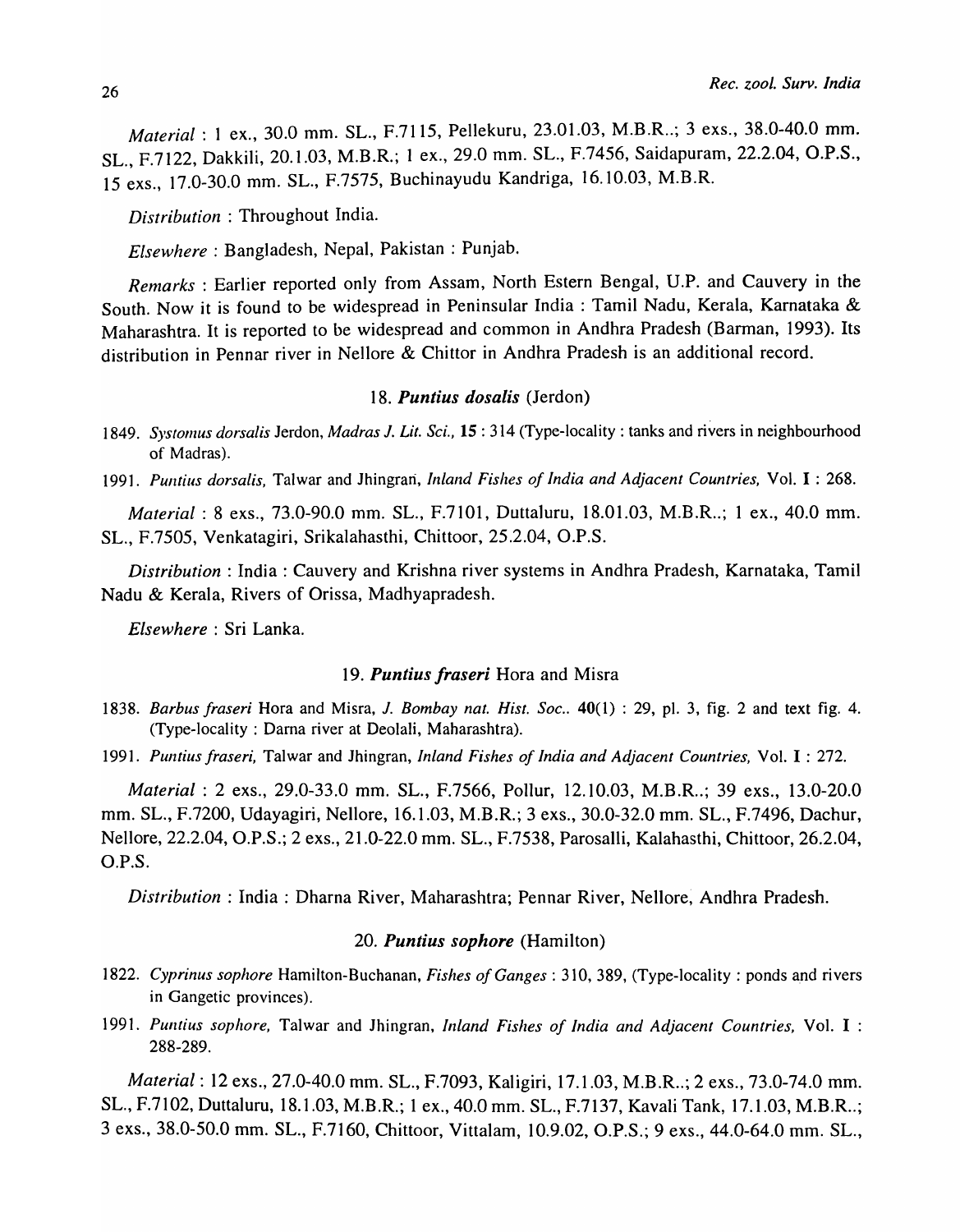F.7181, Guntha Godantu, Chittoor, 15.9.02, O.P.S.; 44 exs., 14.0-21.0 mm. SL, F. 7201, Udayagiri, 16.1.03, M.B.R.; 1 ex., 35.0 mm. SL., F.7225, Kavali, Nellore, 23.9.03, O.P.S.; 3 exs., 21.0-40.0 mm. SL., F.7232, Tada Pond, 13.1.03, M.B.R.; 5 exs. 34.0.-37.0 mm. SL., F.7480, Renigunta, 15.10.03, ColI. M.B.R.; 1 ex., 45.0 mm. SL., F.7421, Kwalaghata, Nellore, 21.2.04, O.P.S.; 3 exs., 21.0- 24.0 mm. SL., F.7457, Saidapuram, 22.2.04, O.P.S.; 2 exs., 21.0-58.0 mm SL., F.7494, Dachur, Nellore, 22.2.04, O.P.S.; 1 ex., 35.0 mm. SL, F.7506, Venkatagiri, Sri Kalahasthi, Chittoor, 25.2.04, O.P.S., 1 ex., 60.0 mm. SL., F.7521, Pallamala, Sri Kalahasthi, 26.2.04, O.P.S.; 20 exs., 20.0-33.0 mm. SL, F.7526, Telukamande, Chittoor, 29.2.04, O.P.S.; 3 exs., 24.0-45.0 mm. SL., F.7530, Empedu, Sri Kalahasthi, 25.2.04, O.P.S.

*Distribution* : Throughout India.

*Elsewhere:* Bangladesh, Myanmar, Nepal, Pakistan, Sri Lanka.

21. *Puntius ticto* (Hamilton)

1822. Cyprinus ticto Hamilton-Buchanan, *Fishes of Ganges*: 314, 398, (Type-locality: South-eastern parts of Bengal).

*1991. Puntius tic to,* Talwar and Jhingran, *Inland Fishes of India and Adjacent Countries,* Vol. I : 291-292.

*Material*: 1 ex., 30.0 SL., F.7574, Buchinayudu Kandriga, 16.10.03, M.B.R..; 1 ex., 25.5 mm. SL., F.7094, Kaligiri, 17.1.03, M.B.R.; 5 exs., 17.0-19.5 mm. SL., F.7191, Venkatagiri, 19.1.03, M.B.R..; 107 exs., 10.0-16.0 mm. SL., F.7202, Udayagiri, 16.1.03, M.B.R.; 3 exs., 22.0-29.0 mm. SL., F.7247, Akkuriti, 25.1.03, M.B.R.; 1 ex., 40.0 mm. SL., F. 7471, Kovur, 7.10.03, M.B.R.; 2 exs., 28.0-32.0 mm. SL., F.7438, River Ram Kalwa, Rampur, Nellore, 21.2.04, O.P.S.; 2 exs., 18.0-19.0 mm. SL., F.7458, Saidapuram, 22.2.04, O.P.S.; 1 ex. 41.0 mm. SL., F.7495, Dachuru, Nellore, 22.2.04, O.P.S.; 1 ex., 25.0 mm. SL., F.7514, Kalahasti, Laxhmipuram, Chittoor, 24.2.04, O.P.S.; 1 ex., 45.0 mm. SL., F.7522, Pallamala, Sri Kalahasti, 26.2.04, O.P.S.; 1 ex., 25.0 mm SL., F.7531, Empedu, Sri Kalahasthi, 25.2.04, O.P.S.; 1 ex., 22.0 mm. SL, F.7565, Pollur, 12.10.03, M.B.R.

*Distribution* : India: Throughout, except Kerala and South Tamil Nadu.

*Elsewhere:* Bangladesh, Myanmar, Nepal, Pakistan, Sri Lanka, Thailand.

### 22. *Puntius vittatus* Day

*1865. Puntius vittatus* Day, *Proc. zool. Soc. Land:,* 303 (Type-locality: Cochin, Kerala).

1991. Puntius vittatus, Talwar and Jhingran, *Inland Fishes of India and Adjacent Countries*, Vol. I: 293-294.

*Material:* 3 exs., 21.0-26.0 SL., F.7123, Dakkili, 20.1.03, M.B.R .. ; 3 exs., 26.0-33.0 mm. SL., F. 7161, Chittoor, Vittalam, 10.9.02, O.P.S.; 3 exs., 22.0-36.0 mm. SL., F.7178, Chittoor, Vittalam, 10.9.02, O.P.S.; 6 exs., 22.0-26.0 mm. SL., F.7192, Venkatagiri, 19.1.03, M.B.R.; 1 ex., 28.0 mm. SL., F.7213, Venad, 12.1.03, M.B.R.; 81 exs., 16.0-35.0 mm. SL., F. 7485, Nellore Dam, 9.10.03, M.B.R.; 1 ex., 16.0 mm. SL., F.7559, Nellore Tank, High Way, 9.10.03, M.B.R.

*Distribution:* India: Peninsular India.

*Elsewhere:* Pakistan, Sri Lanka.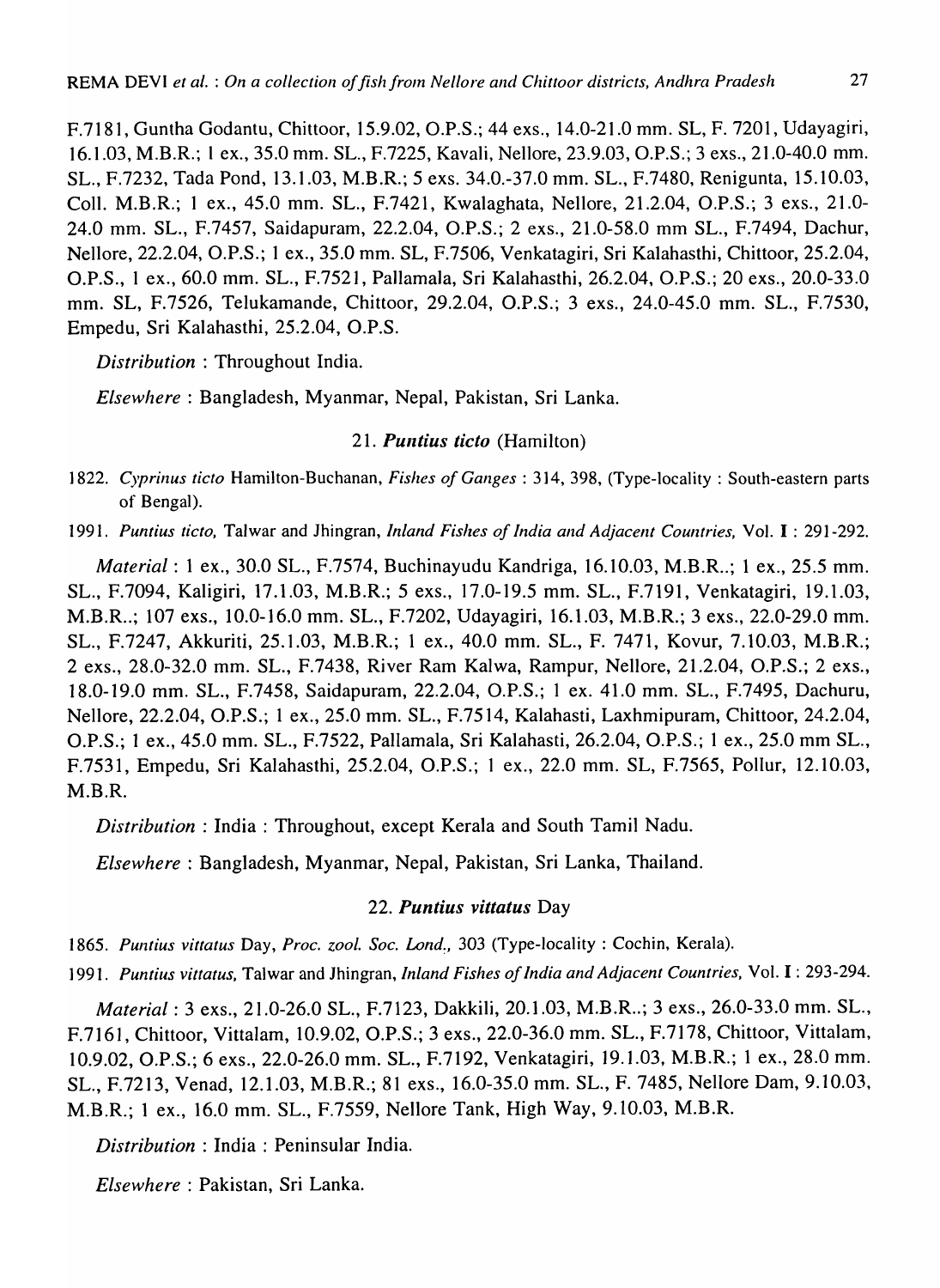# 23. Puntius sarana subnasutus (Valenciennes)

- *1842. Barbus subnasutus* Valenciennes, *Hist. nat. Poiss.,* 16 : 154 (Type-locality: Pondicherry).
- 1991. Puntius sarana subnasutus, Talwar and Jhingran, *Inland Fishes of India and Adjacent Countries*, Vol. I : 285-286.

*Material:* 1 ex., 110.0 SL., F.7422, Kwalaghata, Nellore, 21.2.04, *D.P.S.* 

*Distribution* : India: Peninsular India, south of Krishna river system.

### *24. Cirrhinus mrigala* (Hamilton)

*1822. Cyprinus mrigala* Hamilton-Buchanan, *Fishes of Ganges:* 279, 386, pI. 6, fig. 79 (Type-locality : ponds and freshwater rivers of Gangetic provinces).

*1999. Cirrhinus mrigala,* Jayaram, *The Freshwater Fishes of the Indian Region: 130-131.* 

*Material:* 2 exs., 142.0-146.0 SL., F.7486, Marapara Kandriga, Sri Kalahasti, Chittoor, 24.2.04, *D.P.S.* 

*Distribution* : Throughout India.

*Elsewhere:* Bangladesh, Myanmar, Nepal, Pakistan.

### *25. Cirrhinus reba* (Hamilton)

*1822. Cyprinus reba* Hamilton-Buchanan, *Fishes of Ganges:* 280, 386 (Type-locality: rivers and ponds of Bengal and Bihar).

*1991. Cyprinus reba,* Talwar and Jhingran, *Inland Fishes of India and Adjacent Countries,* Vol. I : 173-174.

*Material*: 1 ex., 56.0 mm. SL., F.7423, Kwalaghata, Nellore, 21.2.04, O.P.S.; 1 ex., 49.0 mm. SL, F.7585, Buchinayudu Kandriga, 16.10.03, M.B.R.

*Distribution* : Throughout India.

*Elsewhere:* Bangladesh, Nepal, Pakistan.

### *26. Catla catla* (Hamilton)

*1822. Cyprinus catla* Hamilton-Buchanan, *Fishes of Ganges:* 287, pI. 13, fig. 81 (Type-locality: rivers and tanks of Bengal).

*1991. Catla catla,* Talwar and Jhingran, *Inland Fishes of India and Adjacent Countries,* Vol. I : 163-165.

*Material:* 2 exs., 100.0-114.0 mm. SL., F.7487, Marapara Kandriga, Sri Kalahasthi, 24.2.04, D.P.S.

*Distribution* : Throughout North India upto Krishna river, but introduced into the Cauvery river system.

*Elsewhere:* Bangladesh, Nepal, Pakistan, Thailand.

### *27. Labeo rohita* (Hamilton)

- *1822. Cyprinus rohita* Hamilton-Buchanan, *Fishes of Ganges:* 301, 388, pI. 36, fig. 85 (Type-locality: Freshwater rivers of Gangetic provinces).
- *1991. Labeo rohita,* Talwar and Jhingran, *Inland Fishes of India and Adjacent Countries,* Vol. I : 219-220.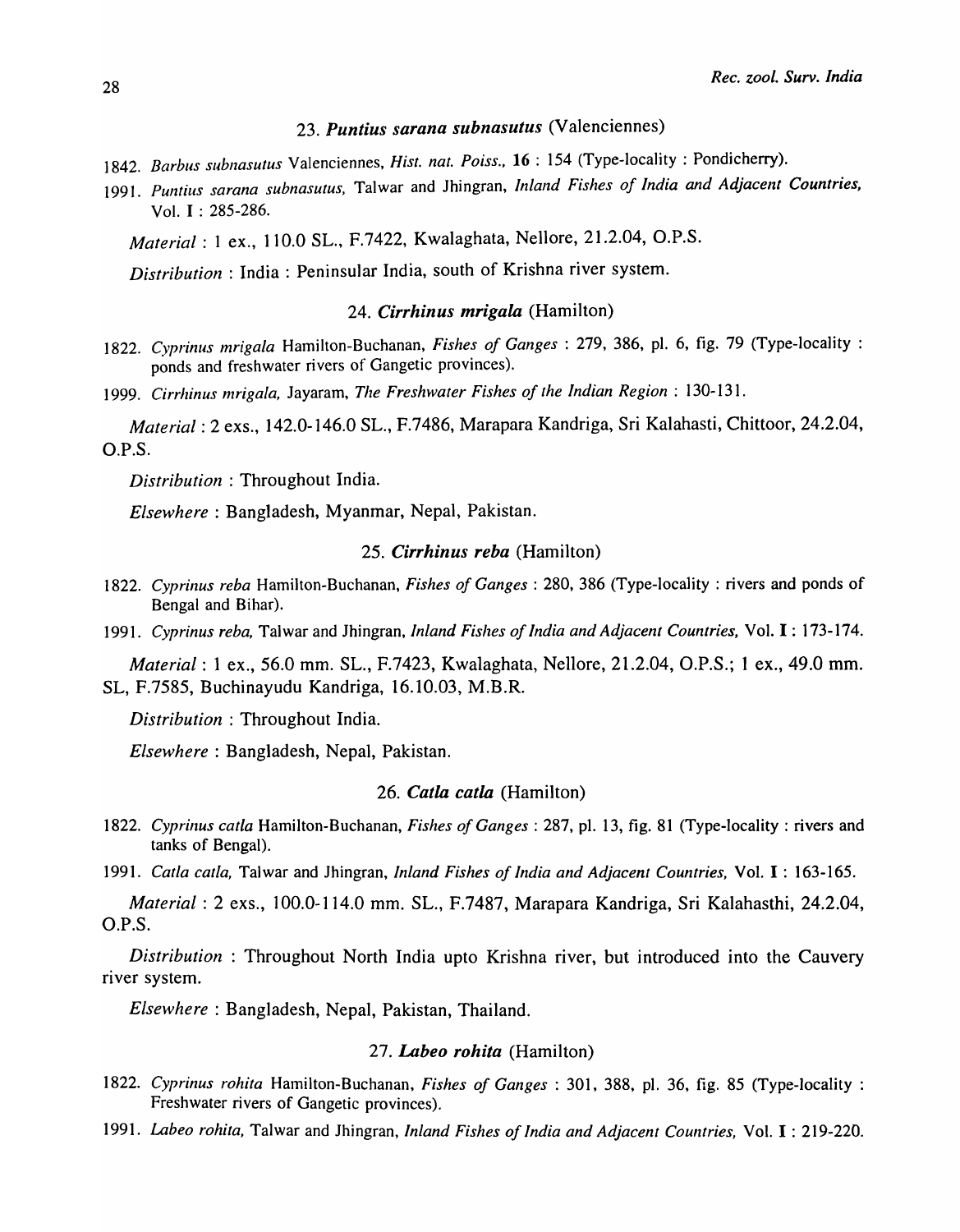*Material:* I ex., 127.0 mm. SL., F.7488, Marapara Kandriga, Sri Kalahasthi, Chittoor, 24.2.04, O.P.S.

*Distribution* : India: Throughout.

*Elsewhere:* Bangladesh, Myanmar, Nepal, Pakistan, Sri Lanka.

### *28. Garra mullya* (Sykes)

*1841. CllOndrostoma mullya* Sykes, *Trans. zool. Soc. Lond.,* 2 : 359, pI. 62, fig. 3. (Type-locality: Bheema river at Daunde, *nr.* Poona).

*1991. Garra mul/ya,* Talwar and Jhingran, *Inland Fishes of India and Adjacent Countries,* Vol. I : 429.

*Material*: 12 exs., 20.0-39.0 SL., F.7128, Dakkili, 20.1.03, M.B.R..; 1 ex., 95.0 mm. SL., F.7179, Chittoor, Vittalam, 10.9.02, O.P.S.; I ex., 51.0 mm. SL., F.7182, Guntha Godantu, Chittoor, 15.9.02, O.P.S.

*Distribution* : Throughout India except Assam and the Himalaya.

# *29. Lepidocephalus thermalis* (Valenciennes)

- *1846. Cobitis thermalis* Valenciennes, *Hist. nat. Poiss.,* 18 : 78 (Type-locality: Malabar).
- *1991. Lepidocephalus thermalis,* Talwar and Jhingran, *Inland Fishes of India and Adjacent Countries,*  Vol. I : 527-528.

*Material:* 12 exs., 37.0-45.0 mm. SL., F.7593, Ettari, Chittoor, 28.2.04, O.P.S.; 18 exs., 31.0- 49.0 mm. SL., F.7098, Kaligiri, 17.1.03, M.B.R.; 1 ex., 37.0 mm. SL., F.7116, Pellakuru, 23.1.03, M.B.R .. ; 8 exs., 25.0-44.0 mm. SL., F.7127, Dakkili, 20.1.03, M.B.R.; 1 ex., 45.0 mm. SL., F.7138, Kavali Tank, 17.1.03, M.B.R.; 6 exs., 16.0-43.0 mm. SL, F. 7164, Nellore, Kadevedu, 18.9.02, O.P.S.; 5 exs., 30.0-39.0 mm. SL., F.7170, Nalpattu Area, 14.1.03, M.B.R.; 1 ex., 29.0 mm. SL., F.7193, Venkatagiri, 19.1.03, M.B.R.; 72 exs. 16.0-28.5 mm. SL., F.7203, Udayagiri, 16.1.03, M.B.R.; 2 exs., 28.0-33.0 mm. SL., Tada Pond, 13.1.03, M.B.R.; 4 exs., 23.0-29.0 mm. SL., F.7248, Akkuriti, 25.1.03, M.B.R.; 7 exs., 24.0-30.0 mm SL., F.7256, Empedu, 21.1.03, M.B.R.; 1 ex., 34.0 mm. SL, F.7475, Kovur, 7.10.03, M.B.R.; 1 ex., 39.0 mm. SL, F.7497, Dachur, Nellore, 22.2.04, M.B.R.; 1 ex., 39.0 mm. SL., F.7507, Venkatagiri, Sri Kalahasthi, Chittoor, 25.2.04, O.P.S.; 2 exs., 33.0-42.0 mm SL., F.7515, Kalahasthi, Lakshmipuram, Chittoor, 24.2.04, O.P.S.; 4 exs., 31.0-35.0 mm. SL, F.7590, Empedu, 14.10.03, M.B.R.

*Distribution* : India: Peninsular India.

*Else'whe re* : Sri Lanka.

### *30. Pseudeutropius atherinoides* (Bloch)

- *1794. Silurus atherinoides* Bloch, *Naturges. ausland. Fische,* 8 : 48, pI. 371, fig. 1 (Type-locality: Tranquebar. Tamil Nadu).
- *1991. Pseudeutropius atherinoides,* Talwar and Jhingran, *Inland Fishes of India and Adjacent Countries.*  Vol. **II** : 606-607.

*Material:* 1 ex., 45.0 mm. SL., F.7425, Kwalaghata, Nellore, 21.2.04, O.P.S.

*Distribution:* India: Throughout, except Kerala and Assam.

*Elsewhere:* Pakistan, Nepal, Bangladesh.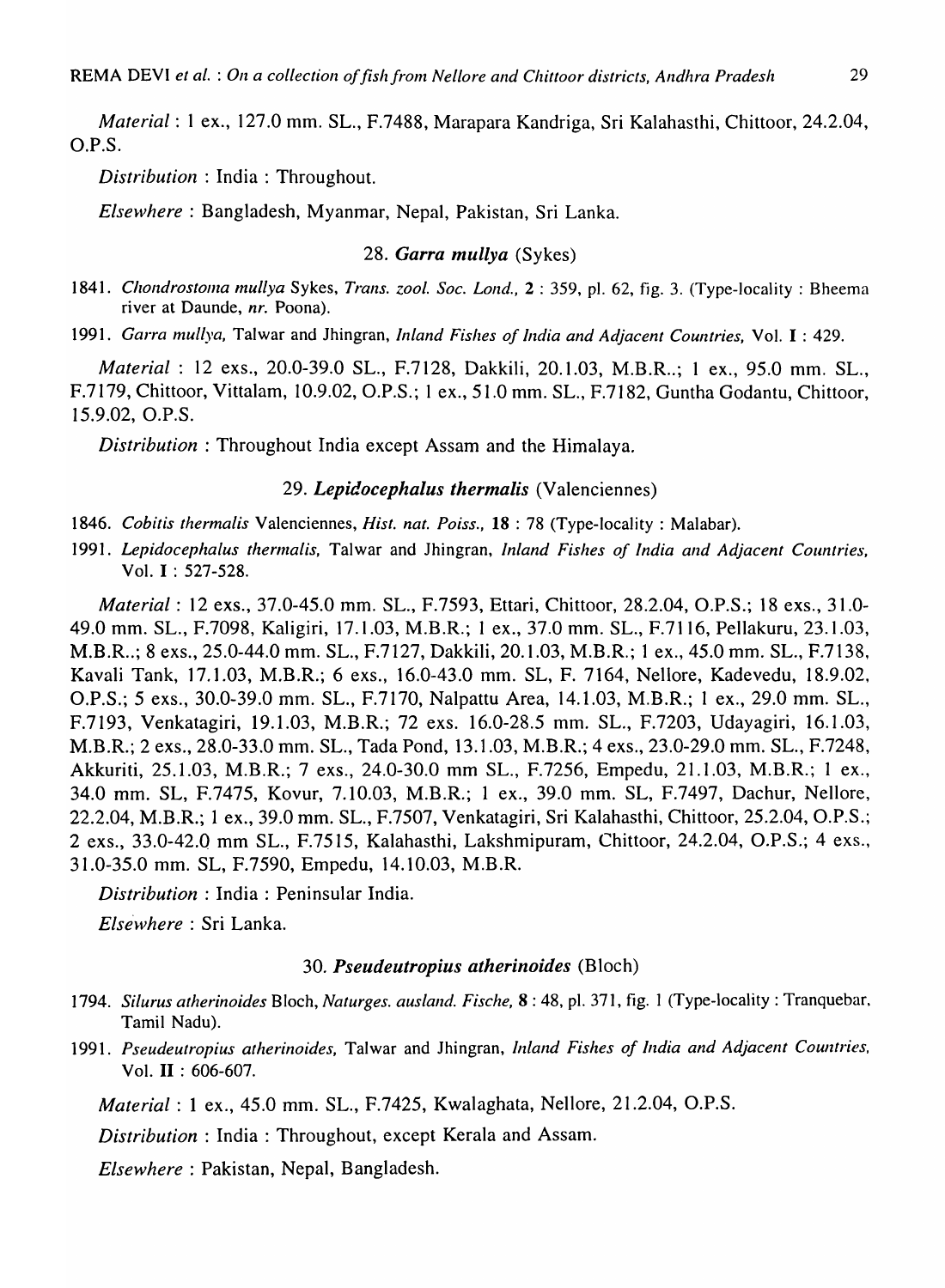### *31. Mystus bleekeri* (Day)

- *1846. Bagrus keletius* (nee. Valenciennes), Bleeker, *Nat. Geneesk. Arch. Ned.-Indie,* (2)3 : 135 (Type-locality: Bengal).
- *1877. Mao"ones bleekeri* Day, *Fishes of India* : 451, pl. 101, fig. 1. (Replacement name for *Bagrus keletius*  Bleeker, 1846).
- *1991. Mystus bleeker;,* Talwar and Jhingran, *Inland Fishes of India and Adjacent Countries,* Vol. **II:** 558-559.

*Material:* 1 ex., 35.0 mm. SL., F.7234, Tada Pond, 13.1.03, M.B.R., 3 exs., 97.0-110.0 mm. SL., F.7523, Sri Kalahasthi, Pallamala, 26.2.04, O.P.S.

*Distribution* : Throughout India.

*Elsewhere:* Pakistan, Nepal, Bangladesh, Myanmar, Malaya.

### *32. Mystus gulio* (Hamilton)

- *1822. Pimelodus gulio* Hamilton-Buchanan, *Fishes of Ganges:* 201, 379, pI. 23, fig. 66 (Type-locality: higher parts of Gangetic estuaries):
- *1991. Mystus gulio,* Talwar and'lhingran, *Inland Fishes of India and Adjacent Countries,* Vol. **II** : 560-561.

*Material:* 7 exs., 28.0-38.0 mm. SL., F.7109, Venad, 12.1.03, M.B.R.

*Distribution* : Throughout India.

*Elsewhere* : Pakistan, Bangladesh, Sri Lanka, Myanmar, Thailand, Malaysia, Java, Sumatra, Borneo.

### *33. Mystus vittatus* (Bloch)

*1797. Silurus vittatus* Bloch, *Ichtlzyol. Hist. Nat.,* 11 : 40, pI. 371, fig.2 (Type-locality: Tranquebar, Tamil Nadu).

*1991. Mystus vittatus,* Talwar and Jhingran, *Inland Fishes of India and Adjacent Countries,* Vol. **II:** 573-574.

*Material:* 13 exs., 31.0-75.0 mm. SL., F.7450, Kammavaripalam, Nellore, 21.2.04, *D.P.S.;*  5 exs., 23.0-37.0 mm. SL., F.7106, S.R.Puram, 16.1.03, M.B.R.; 32 exs., 33.0-63.0 mm. SL., F.7139, Kavali Tank, 17.1.03, M.B.R.; 1 ex., 28.0 mm. SL., Venad, 12.1.03, M.B.R.; 29 exs., 36.0-52.0 mm. SL., F.7249, Akkurti, 25.1.03, M.B.R.; 3 exs., 72.0-76.0 mm. SL, F. 7424, Kwalaghata, Nellore, 21.2.04, O.P.S.; 4 exs., 33.0-76.0 mm. SL., F.7434, Varadee Eru, Nellore, 21.2.04, O.P.S.; 14 exs., 35.0-71.0 mm. SL., F.7439, River Ram Kalwa, Rampur, Nellore, 21.2.04, O.P.S.; 2 exs. 63.0.-67.0 mm. SL., F.7498, Dachur, Nellore, 22.2.04, O.P.S.; 2 exs., 36.0-50.0 mm. SL., F.7533, Empedu, Kalahasthi, 25.2.04, O.P.S.; 2 exs., 77.0-78.0 mm. SL., F.7524, Nallamala, Sri Kalahasthi, 26.2.04, O.P.S.; 1 ex., 58.0 mm SL., F.7548, Rampur, 8.10.03, M.B.R.

*Distribution* : Throughout India.

*Elsewhere:* Bangladesh, Myanmar, Nepal, Pakistan, Sri Lanka.

### *34. Heteropneustes /ossilis* (Bloch)

- *1794. Silurus fossilis* Bloch, *Naturges. ausland Fische.,* 8 : 46, pI. 370, fig. 2 (Type-locality: Tranquebar, Tamil Nadu).
- *1991. Heteropneustes fossilis,* Talwar and Jhingran, *Inland Fishes of India and Adjacent Countries,* Vol. **II** : 689-690.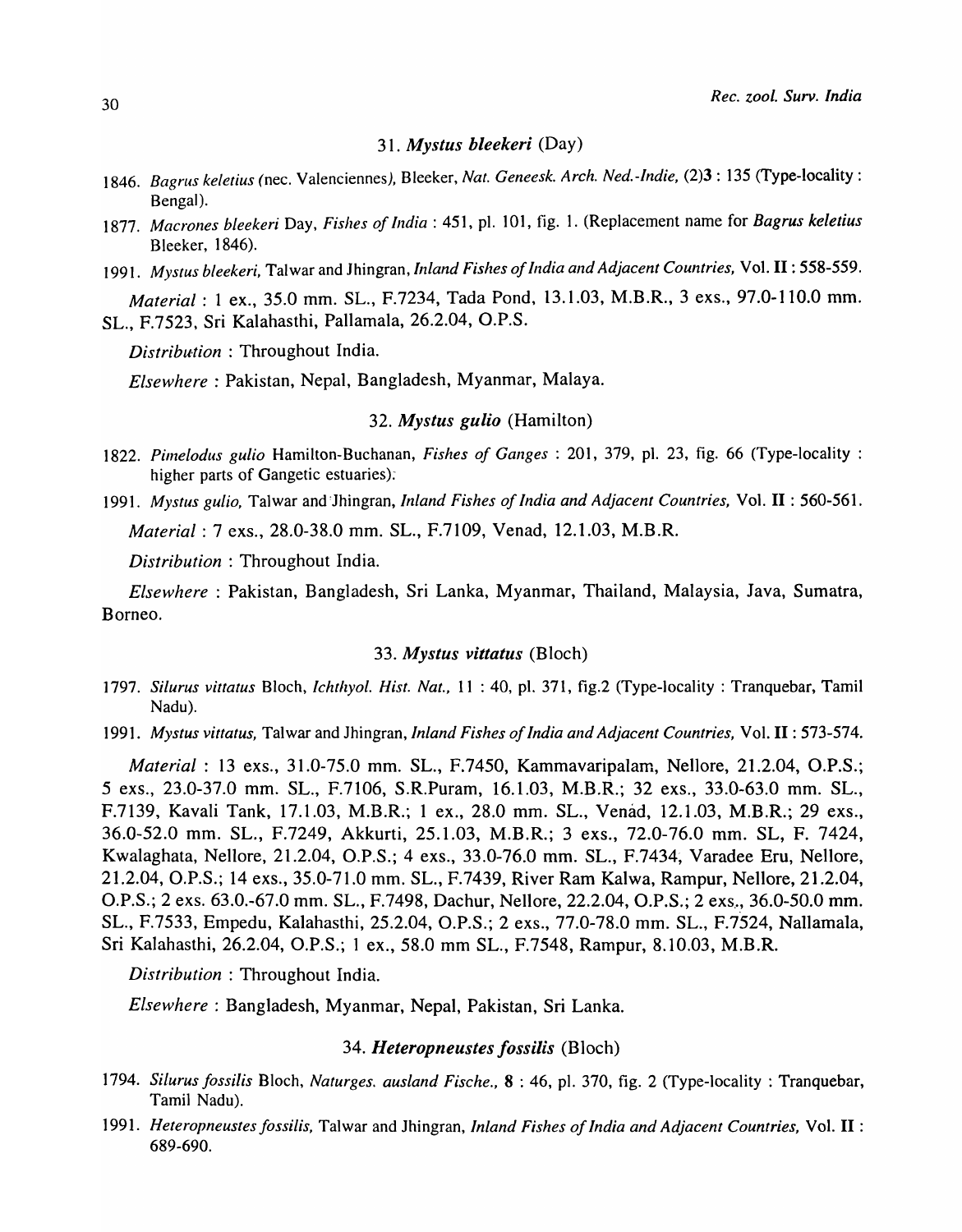*Material: 1 ex., 54.0 mm. SL., F.7140, Kavali Tank, 17.1.03, M.B.R.* 

*Distribution* : India.

*Elsewhere:* Bangladesh, Laos, Myanmar, Nepal, Pakistan, Sri Lanka, Thailand.

### *35. Rhinomugil corsula* (Hamilton)

- 1822. *Mugil corsula* Hamilton-Buchanan, *Fishes of Ganges*: 221, 381, pl. 9, fig. 97 (Type-locality: Ganges river).
- 1991. *Rhinomugil corsula*, Talwar and Jhingran, *Inland Fishes of India and Adjacent Countries*, Vol. II: 897-898.

*Material:* 1 ex., 16.0 mm. SL., F.7433, Varadee Eru, Nellore, 21.2.04, O.P.S.; 1 ex., 53.0 mm. SL., F.7442, River Ram Kalwa, Rampur, Nellore, 21.2.04, O.P.S.; 2 exs., 57.0-62.0 mm. SL., F.7453, Kammavaripalam, Nellore, 21.2.04, O.P.S.

*Distribution:* India.

*Elsewhere:* Bangladesh, Nepal and Myanmar.

### *36. Oryzias carnaticus* (Jerdon)

- 1848. *Aplocheilus carnaticus* Jerdon, *Madras* J. *Lit. Sci.,* 15 : 331 (Type-locality: the River that passes by Waniambaddy in the Carnatic.)
- 1998. *Oryzias carnaticus,* Tyson R. Roberts, *Ichthyological Research. The Ichthyological Society of Japan,*  45(3) : 213-224.

*Material:* 1 ex., 23.0 mm. SL., F.7463, Nellore Dam, 9.10.03, M.B.R.; 3 exs., 18.0-26.0 mm. SL., F.7099, Kaligiri, 17.1.03, M.B.R.; 27 exs., 12.0-22.0 mm. SL., F.7110, Venad, 12.1.03, M.B.R.; 10 exs., 19.0-30.0 mm. SL., F.7130, Dakkili, 20.1.03, M.B.R.; 575 exs., 10.0-31.0 mm. SL., F.7142, Venad, 12.1.03, M.B.R.; 51 exs., 17.0-26.0 mm. SL, F. 7194, Venkatagiri, 19.1.03, M.B.R.; 1 ex., 11.0 mm. SL., F.7207, Udayagiri, 16.1.03, M.B.R.; 770 exs., 10.5-27.0 mm. SL., F.7215, Venad, 12.1.03, M.B.R.; 8 exs. 18.0-24.0 mm. SL., F.7477, Kovur, 7.10.03, M.B.R.; 5 exs., 18.0-25.0 mm. SL., F.7461, Saidapuram, 22.2.04, O.P.S.; 1 ex., 22.0 mm. SL., F.7508, Venkatagiri, Sri Kalahasthi, Chittoor, 25.2.04, *D.P.S.;* 2 exs., 16.0-] 8.0 mm SL., F.7517, Sri Kalahasthi, Lakshmipuram, 24.2.04, *D.P.S.;* 2 exs., 23.0-24.0 mm. SL, F.7534, Empedu, Kalahasthi, 25.2.04, *D.P.S.;* 34 exs., 15.0-22.0 mm. SL, F.7539, Parosalli, Sri Kalahasthi, 26.2.04, *D.P.S.;* 46 exs., 19.0-25.0 mm. SL., F.7562, Nellore Tank, High Way, 9.10.03, M.B.R.; 9 exs., 19.0-28.0 mm SL., F.7567, Pollur, 12.l0.03, M.B.R.; 22 exs., 16.0-24.0 mm SL., F.7581, Buchinayudu Kandriga, 16.10.03, M.B.R.

*Distribution* : India. Widely distributed in eastern India.

*Elsewhere:* Bangladesh.

## *37. Aplocheilus parvus* Sundara Raj

1916. Panchax parvus Sundara Raj, Rec. Indian Mus., 12: 268 (Type-locality: Madras).

1999. *Aplocheilus parvus,* Menon, *Check list-Freshwater Fishes of India,* P. 269-270.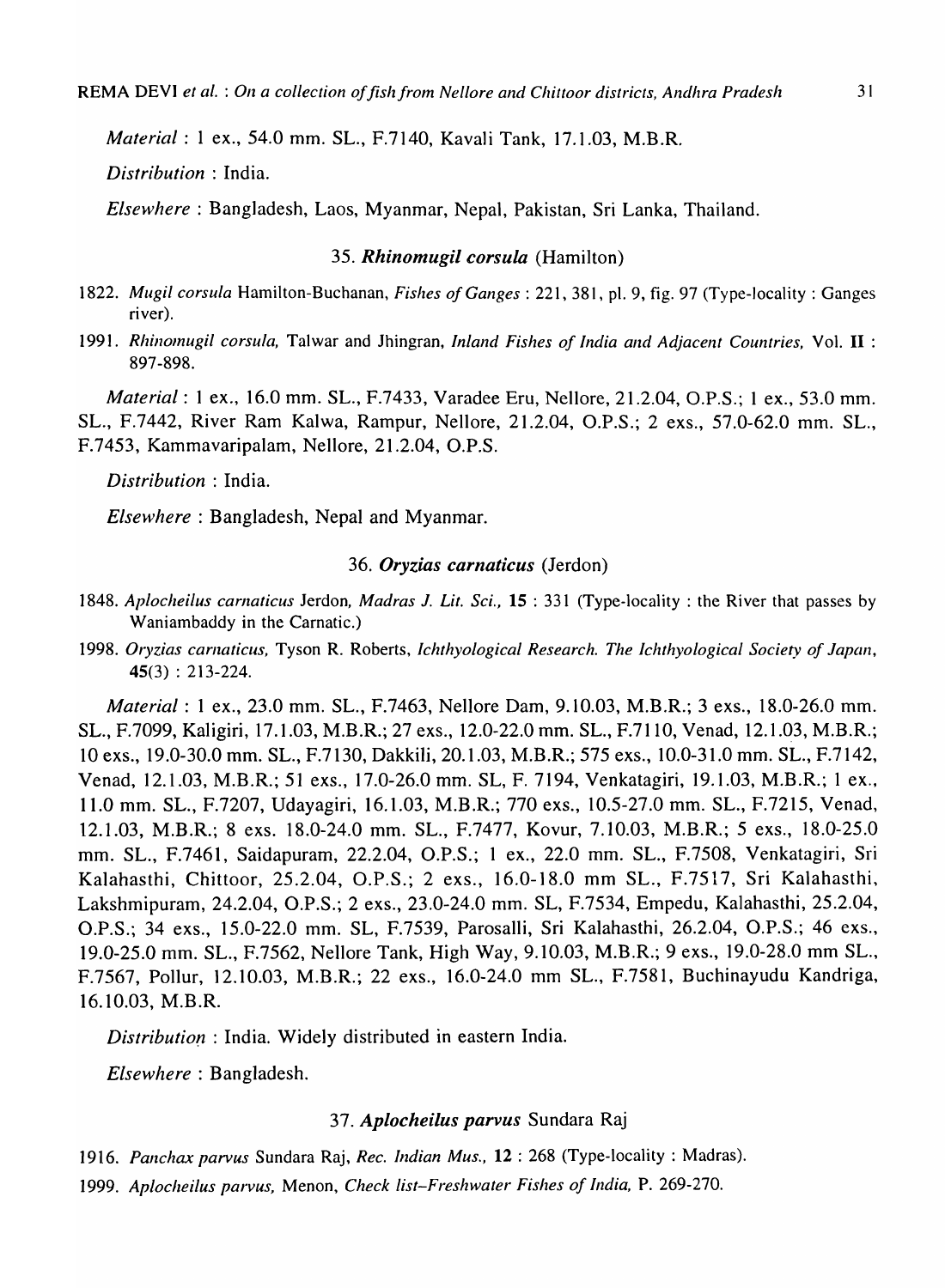*Material:* 7 exs., 20.0-27.0 mm. SL., F.7129, Dakkili, 20.1.03, M.B.R.; 1 ex., 18.0 mm. SL., F.7206, Udayagiri, 16.1.03, M.B.R.; 1 ex., 17.0 mm. SL., F.7214, Venad, 12.1.03, M.B.R.; 2 exs., 18.0-32.0 mm. SL., F.7464, Nellore Dam, 9.10.03, M.B.R.; 5 exs., 18.0-27.0 mm. SL., F.7478. Kovur, 7.10.03, M.B.R.; 13 exs., 16.0-23.0 mm. SL, F. 7459, Saidapuram, 22.2.04, *D.P.S.;* 2 exs., 23.0-28.0 mm. SL., F.7499, Dachur, Nellore, 22.2.04, O.P.S.; 1 ex., 28.0 mm. SL., F.7509, Venkatagiri, Sri Kalahasthi, 25.2.04, O.P.S.; 3 exs. 16.0-22.0 mm. SL., F.7516, Kalahasthi, Lakshmipuram, Chittoor, 24.2.04, O.P.S.; 2 exs., 23.0-24.0 mm. SL., F.7534, Empedu, Sri Kalahasthi, 25.2.04, O.P.S.; 1 ex., 28.0 mm. SL., F.7549, Rampur, 8.10.03, M.B.R.; 11 exs., 16.0- 24.0 mm SL., F.7561, Nellore Tank, High Way, 9.10.03, M.B.R.; 1 ex., 25.0 mm. SL, F.7580, Buchinayudu Kandriga, 16.10.03, M.B.R.

*Distribution:* India: Peninsular India: Coromandal Coast.

*Elsewhere:* Sri Lanka.

### 38. *Aplocheilus panchax* (Hamilton)

1822. *Esox panchax* Hamilton-Buchanan, *Fishes of Ganges:* 211, 380, pI. 3. fjg. 69 (Type-locality: Bengal).

1991. *Aplocheilus panchax,* Talwar and Jhingran, *Inland Fishes of India and Adjacent Countries,* Vol. **II** : 752-753.

*Material:* 1 ex., 36.0 mm. SL., F.7107, R.S. Puram, 16.1.03, M.B.R.

*Distribution:* India: Naturally in N. India; Andaman Islands.

*Elsewhere:* Bangladesh, Malayan Archipelago.

### *39. Gambusia affinis* (Baird & Girard)

- *1853. Heterandria affinis* Baird and Girard, *Proc. A cad. Nat. Sci. Philad.,* 6 : 390 (Type-locality : San Antanio river drainage, Texas).
- 1991. *Gambusia affinis,* Talwar and Jhingran, *Inland Fishes of India and Adjacent Countries,* Vol. **II** : 756- 758.

*Material:* 5 exs., 28.0-34.0 mm. SL., F.7162, Chittoor, Vittalam, 10.9.02, O.P.S.; 31 exs., 11.0-30.0 mm. SL., F.7230, Bakrapet, 13.9.02, O.P.S.; 2 exs., 11.5-16.0 mm. SL., Rampur, 20.1.03, M.B.R..; 1 ex., 28.0 mm. SL., F.7257, Empedu, 21.1.03, M.B.R.; 1 ex., 20.0 mm. SL., F.7518, Kalahasthi, Lakshmipuram, Chittoor, 24.2.04, *D.P.S.* 

*Distribution:* South eastern United States of America. Introduced into India.

#### *40. Poecilia reticulata* (Peters)

- *1859. Poecilia reticulata* Peters, *K. Preussischen Akad. Wiss.,* Berlin: 412 (Type-locality: Venezuela).
- 1991. *Poecilia reticulata,* Talwar and Jhingran, *Inland Fishes of India and Adjacent Countries,* Vol. **II** : 758-759.

*Material:* 4 exs., 12.0-26.0 mm. SL., F.7174, Etari Ganga, Mellur, Chittor, 7.9.02, O.P.S.; 1 ex., 36.0 mm. SL., Chittoor, Vittalam, 10.9.02, *D.P.S.;* 671 exs., 9.0-30.0 mm. SL., F.7188,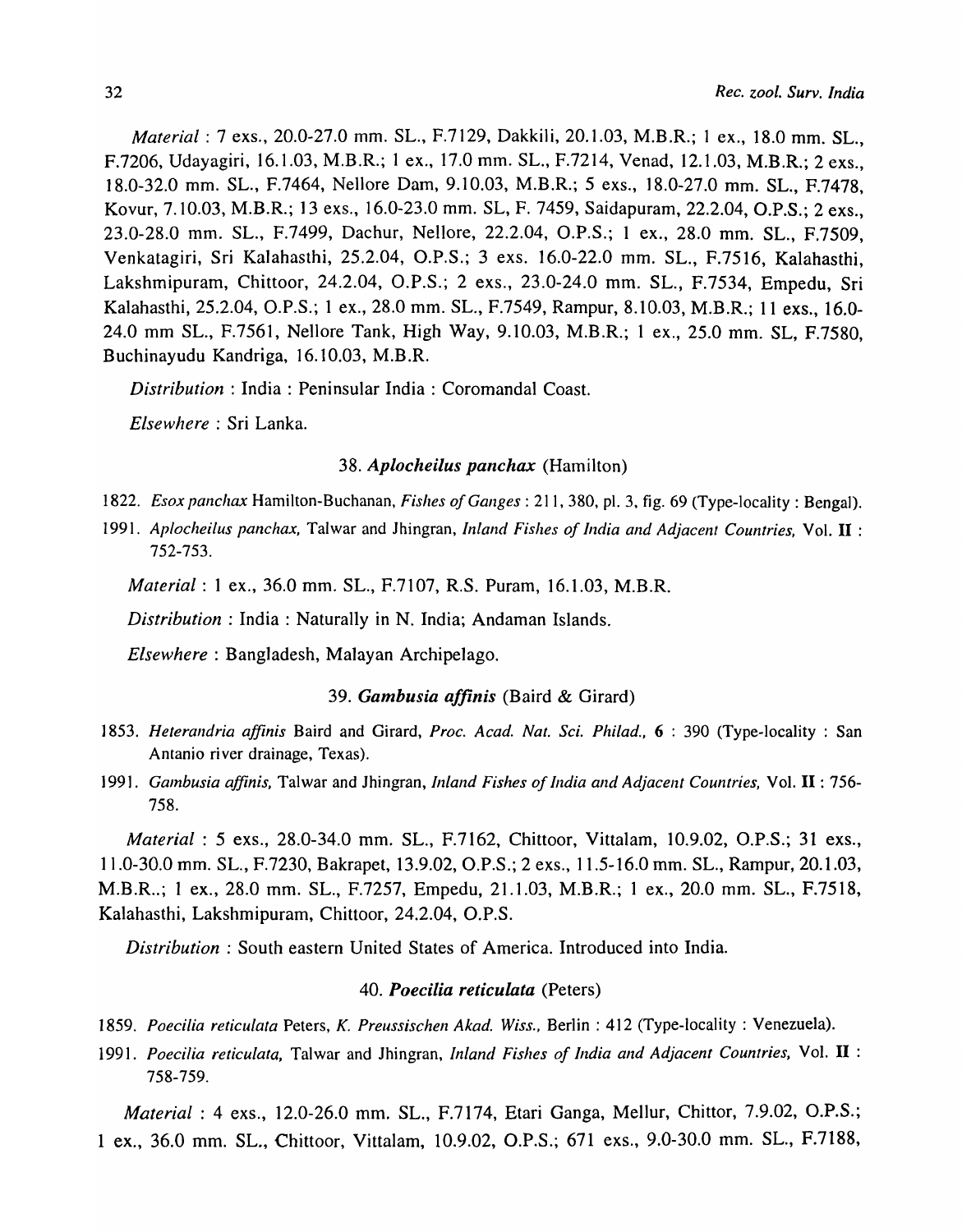Balijapalle, Chittoor, 5.9.02, O.P.S.; 2850 exs., 8.5-32.0 mm. SL., F.7209, Doracharu, Palmaner, 5.9.02, O.P.S.; 5 exs., 13.0-25.0 mm. SL., F.7229, Kavali, Nellore, 23.9.02, O.P.S., 6 exs., 14.0- 20.0 mm. SL., F.7460, Saidapuram, 22.2.04, O.P.S.

*Distribution:* Originally from Tropial America. Introduced into India.

### 41. *Chanda nama* Hamilton

- 1822. *Chanda nama* Hamilton-Buchanan, *Fishes of Ganges*: 109, 371, pl. 39, fig. 37 (Type-locality: Ponds throughout Bengal).
- 1991. Chanda nama, Talwar and Jhingran, *Inland Fishes of India and Adjacent Countries*, Vol. **II**: 799-800.

*Material* : 151 exs., 18.0-31.0 mm. SL., F.7560, Nellore Tank, High Way, 9. 10.03, M.B .R.; 9 exs., 18.0-31.0 mm. SL., F.7979, Buchinayudu Kandriga, 16.10.03, M.B.R.; 35 exs., 16.0-31.0 mm. SL., F.7117, Pellekuru, 23.1.03, M.B.R.; 1 ex., 19.0 mm. SL., F.7133, Dakkili, 20.1.03, M.B.R.; 14 exs., 22.0-48.0 mm. SL., F.7474, Kovur, 7.10.03, M.B.R.; 3 exs., 20.0-40.0 mm. SL., F.7481, Renigunta, 15.10.03, M.B.R.; 1 ex., 38.0 mm. SL., F.7440, River Ram Kalwa, Rampur, Nellore, 21.2.04, O.P.S.; 2 exs., 18.0-31.0 mm. SL., F.7551, Kavali, 7.10.03, M.B.R.; 1 ex., 22.0 mm. SL., F.7553, Pulicat Pond, 11.10.03, M.B.R.

*Distribution* : Throughout India.

*Elsewhere:* Bangladesh, Nepal, Pakistan, Myanmar.

### 42. *Parambassis lala* (Hamilton)

- *1822. Chanda lala* Hamilton-Buchanan, *Fishes of Ganges:* 114, pI. 21, fig. 39 (Type-locality : Gangetic Provinces).
- *1991. Pseudambassis lala,* Talwar and Jhingran, *Inland Fishes of India and Adjacent Countries,* Vol. **II** : P 804.

*Material:* 16 exs., 22.0-25.0 mm. SL., F.7466, Nellore Dam, 9.10.03, M.B.R.

*Distribution* : India: Brahmaputra, Ganga and Mahanadi basin.

*Elsewhere:* Myanmar: Irrawaddy.

### *43. Parambassis ranga* (Hamilton)

- *1822. Chanda ranga* Hamilton-Buchanan, *Fishes of Ganges* : 113, 371, pI. 16, fig. 38 (Type-locality : freshwaters of all parts of Gangetic Provinces).
- *1999. Parambassis ranga,* Jayaram, *The Freshwater Fishes of the Indian Region: 370-371.*

*Material:* 2 exs., 21.0-22.0 mm. SL., F.7134, Dakkili, 20.1.03, M.B.R.; 1 ex., 19.0 mm. SL., F.7510, Venkatagiri, Kalahasthi, Chittoor, 25.2.04, O.P.S.; 1 ex., 18.0 mm. SL., F.7537, Empedu, Kalahasthi, 25.2.04, O.P.S.; 31 exs., 19.0-21.0 mm. SL., F.7540, Parosalli, Sri Kalahasthi, 26.2.04, O.P.S.

*Distribution* : India.

*Elsewhere:* Bangladesh, Malaysia, Thailand, Myanmar, Pakistan.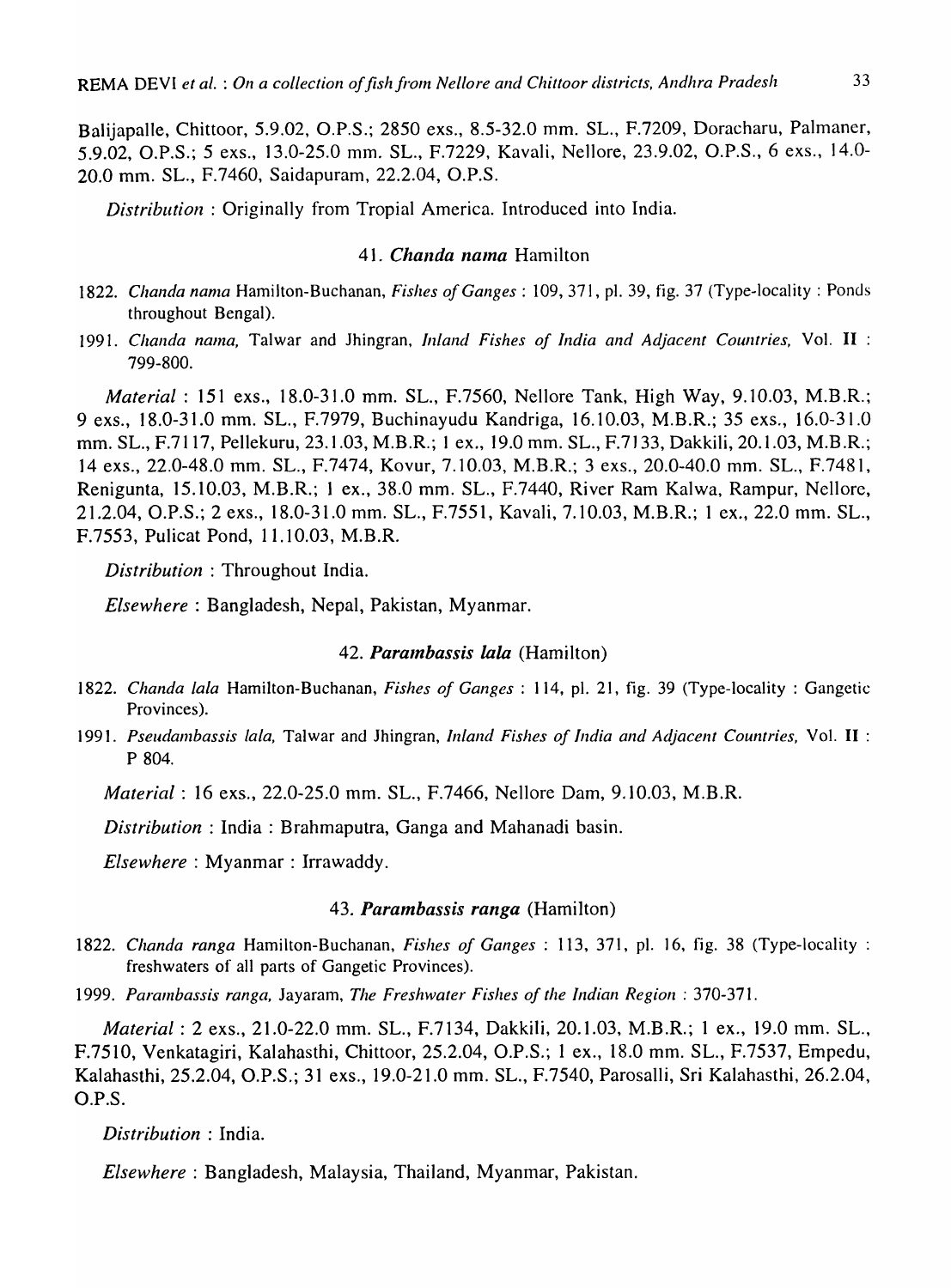### *44. Etropilis maclilatus* (Bloch)

- *1785. Chaetodon maculatus* Bloch, *Syst. Ichth.* : pI. 427, fig. 2 (Type-locality: India).
- *1991. Etropills maculatus,* Talwar and Jhingran, *Inland Fishes of India and Adjacent Countries,* Vol. **II** : 885.

*Material:* 9 exs., 18.0-48.0 mm. SL., F.7535, Empedu, Ka1ahasthi, 25.2.04, *D.P.S.;* 4 exs., 18.0-43.0 mm. SL., F.7131, Dakkili, 20.1.03, M.B.R.; 1 ex., 17.0 mm. SL., F.7205, Udayagiri, 16.1.03, M.B.R.; 4 exs., 18.0-25.0 mm. SL., F.7469, Nellore Dam, 9.10.03, M.B.R.; 9 exs., 29.0- 33.0 mm. SL., F.7428, Kwalaghata, Nellore, 21.2.04, *D.P.S.;* 13 exs., 28.0-47.0 mm. SL, F. 7435, Varadee Eru, Nellore, 21.2.04, G.P.S.; 32 exs., 29.0-40.0 mm. SL., F.7444, River Ram Kalwa, Rampur, Nellore, 21.2.04, O.P.S.; 3 exs., 32.0-32.5 mm. SL., F.7451, Kammavaripalam, Nellore, 21.2.04, *D.P.S.;* 2 exs. 25.0-49.0 mm. SL., F.7501, Dachur, Nellore, 22.2.04, G.P.S.; 3 exs., 29.0- 31.0 mm. SL., F.75 I 1, Venkatagiri, Kalahasthi, Chittoor, 25.2.04, G.P.S.

*Distribution:* Peninsular India.

*Elsewhere:* Sri Lanka.

### *45. Oreochromis mossambica* (Peters)

*1852. Chromis (Tilapia) mossambicus* Peters, *Montab. Akad. Wiss., Berlin:* 681 (Type-locality: Mozambique).

1991. Oreochromis mossambica, Talwar and Jhingran, *Inland Fishes of India and Adjacent Countries*, Vol. II : 887-888.

*Material:* 2 exs., 48.0-68.0 mm. SL., F.7427, Kwa1aghata, Nellore, 21.2.04, O.P.S.; 1 ex., 55.0 mm. SL., F.7502, Dachur, Nellore, 22.2.04, O.P.S.; 2 exs., 13.0-15.0 mm. SL., Tulukamandi, Chittoor, 29.2.04, G.P.S.; 1 ex., 39.0 mm. SL., F.7568, Pollur, 12.10.03, M.B.R.; 5 exs., 28.0-44.0 mm. SL., F.7584, Buchinayudu Kandriga, 16.10.03, M.B.R.; 2 exs. 18.0-18.5 mm. SL, Tada Estuary, 13.1.03, M.B.R.; 18 exs., 35.0-105.0 mm. SL., F.7254, Rampur, 20.1.03, M.B.R .. ; 4 exs., 16.0- 18.0 mm. SL., Empedu, 21.1.03, M.B.R.; 3 exs. 60.0-67.0 mm. SL., F.7525, Pallamala, Sri Kalahasthi, 26.2.04, *D.P.S.;* 1 ex., 48.0 mm. SL., F.7468, Nellore Dam, 9.10.03, M.B.R.; 3 exs., 10.0-30.0 mm. SL., Duttaluru, 18.1.03, M.B.R.; 79 exs., 19.0-40.0 mm. SL., F.7112, Venad, 12.1.03, M.B.R.; 7 exs., 15.0-28.0 mm. SL., F.7132, Dakkili, 20.1.03, M.B.R.; 23 exs., 18.0-29.0 mm. SL., Venad, 12.1.03, M.B.R.; 5 exs., 25.0-108.0 mm. SL., F.7163, Chittoor, Vittalam, 10.9.02, O.P.S.; 39 exs. 33.0-100.0 mm. SL, F.7173, Etari Ganga, Melur, Chittoor, 7.9.02, O.P.S.; 25 exs., 12.0-21.0 mm. SL., F.7195, Venkatagiri, 19.1.03, M.B.R.; I ex., 33.0 mm. SL., F.7210, Doracharu, Palmaner, 5.9.02, M.B.R.; 200 exs., 17.5-49.0 mm. SL., F.7211, Venad, 12.1.03, M.B.R.; 1 ex., 39.0 mm. SL., F.7228, Kavali, Nellore, 23.9.02, O.P.S.

*Distribution:* Widely introduced in India.

*Elsewhere:* Bangladesh, Pakistan, Sri Lanka, East Africa to Natal.

### *46. Oreochromis niloticus* (Linnaeus)

*1757. Labrus niloticus* Linnaeus in Hasselquist, *Iter. Palae t.* p. 346.

*1999. Oreoclzromis niloticus,* Rema Devi and Raghunathan, *Rec. Zoo!. Surv.* India: 97(1) : 163-177.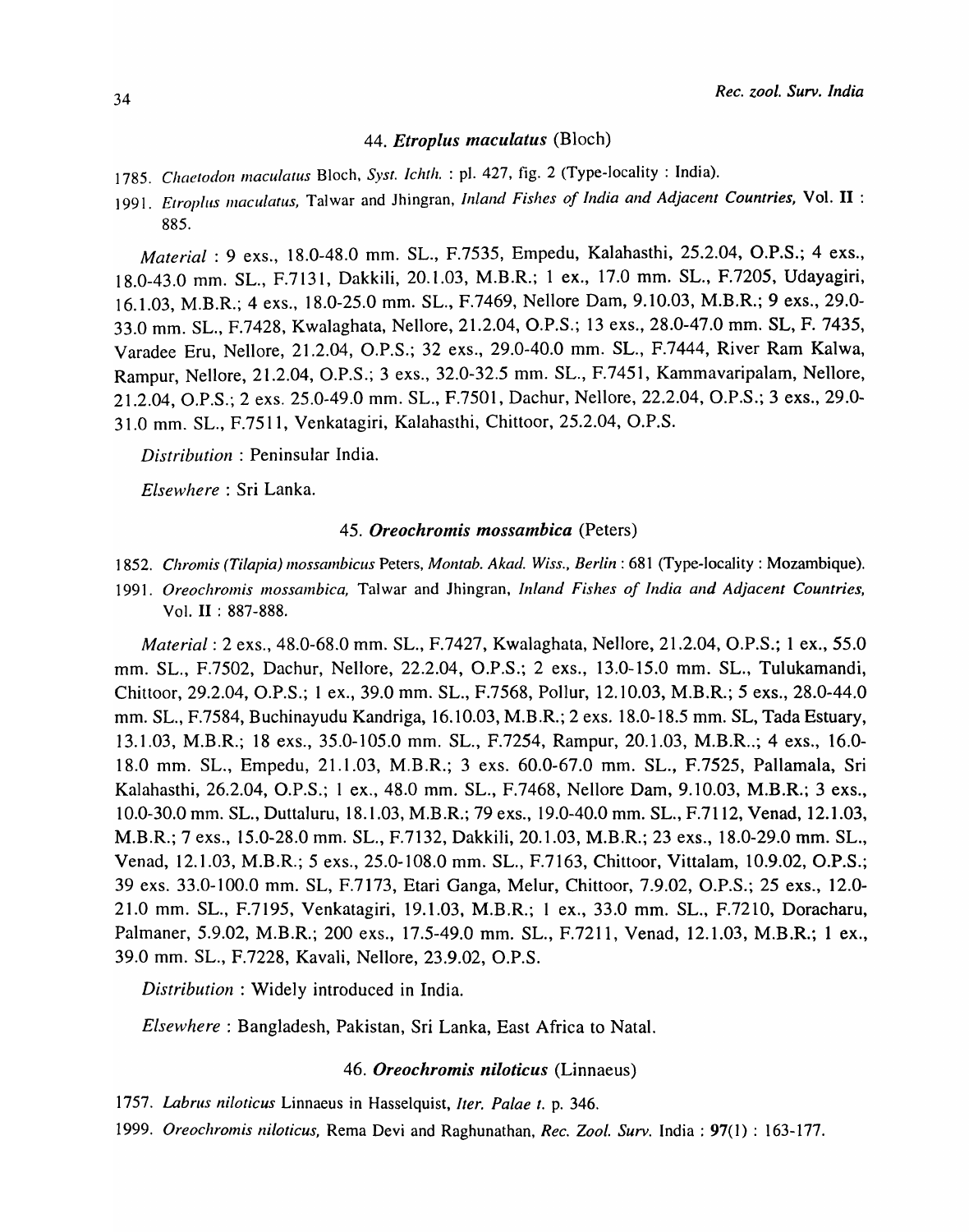*Material:* 2 exs., 49.0-50.0 mm. SL., F.7467, Nellore Dam, 9.10.03, M.B.R.

*Distribution:* Natural range includes Nile basin, Rift Valley lakes and certain West African rivers. Introduced into India in West Bengal around 1988.

### *47. Glossogobius giuris* (Hamilton)

- ] 822. *Gobills giuris* Hamilton-Buchanan, *Fishes of Ganges* : 51, pI. 33, fig. 15 (Type-locality : Gangetic Provinces).
- *1991. Glossogobius giuris,* Talwar and Jhingran, *Inland Fishes of India and Adjacent Countries,* Vol. **II** : 936.

*Material: 1 ex., 94.0 mm. SL., F.7103, Duttaluru, 18.1.03, M.B.R.; 13 exs., 20.0-51.0 mm.* SL., F.7121, Pellekuru, 23.1.03, M.B.R.; 1 ex., 67.0 mm. SL., F.7250, Akkuriti, 25.1.03, M.B.R.; 4 exs., 30.0-66.0 ·mm. SL., F.7426, Kwalaghata, Nellore, 21.2.04, O.P.S.; 2 exs., 31.0-58.0 mm. SL., F.7432, Varadee Eru, Nellore, 21.2.04, O.P.S.; 6 exs. 26.0-41.0 mm. SL, F.7441, River Ram Kalwa, Rampur, Nellore, 21.2.04, O.P.S.; 4 exs., 40.0-50.0 mm. SL., F.7449, Kamavaripalam, Nellore, 21.2.04, O.P.S.; 2 exs., 63.0-97.0 mm SL., F.7500, Dachur, Nellore, 22.2.04, O.P.S., 1 ex., 60.0 mm. SL., F. 7583, Buchinayudu Kandriga, 16.10.03, M.B.R.

*Distribution* : Throughout India.

*Elsewhere:* Bangladesh, Myanmar, Nepal, Pakistan, Sri Lanka. It has a wide range of distribution from the East Coast of Africa to Japan, Australia and South Pacific.

### 48. Pseudogobius *javanicus* (Bleeker)

*1856. Gobius javanicus* Bleeker, *Natuurk, Tijdschr. Ned. -Indie,* **11** : 88 (Type-locality: Java).

*1953. Stigmatogobius javanicus* Koumans, *Fish. Indo. Australian Arch.,* **10** : 122.

*1984. Pseudogobius javanicus,* Masuda *et aI., The Fishes of the Japanese Archipelago,* p. 268, pI. 247-S.

*Material:* 46 exs., 12.0-17.5 mm. SL., F.7141, Venad, 12.1.03, M.B.R.; 36 exs., 14.0-20.0 mm. SL., F.7212, Venad, 12.1.03, M.B.R.

*Distribution* : India.

*Elsewhere:* Through the East Indies to the Philippines and Australia.

### *49. CoUsa lalia* (Hamilton)

*1822. Trichopodus lalius* Hamilton-Buchanan, *Fishes of Ganges* : 120, 372 (Type-locality : Gangetic Provinces).

*1991. Colisa ialia,* Talwar and Jhingran, *Inland Fishes of India and Adjacent Countries,* Vol. **II** : 1007.

*Material:* 2 exs., 28.0-29.0 mm. SL., F.7465, Nellore Dam, 9.10.03, M.B.R.; 1 ex., 23.0 mm. SL., F.7443, River Ram Kalwa, Rampur, Nellore, 21.2.04, O.P.S.

*Distribution:* India: Ganga, Yamuna river systems.

*Elsewhere:* Pakistan : Punjab, Sind. Bangladesh. It is widely distributed in Southern India (Ranjit Daniels, 2002).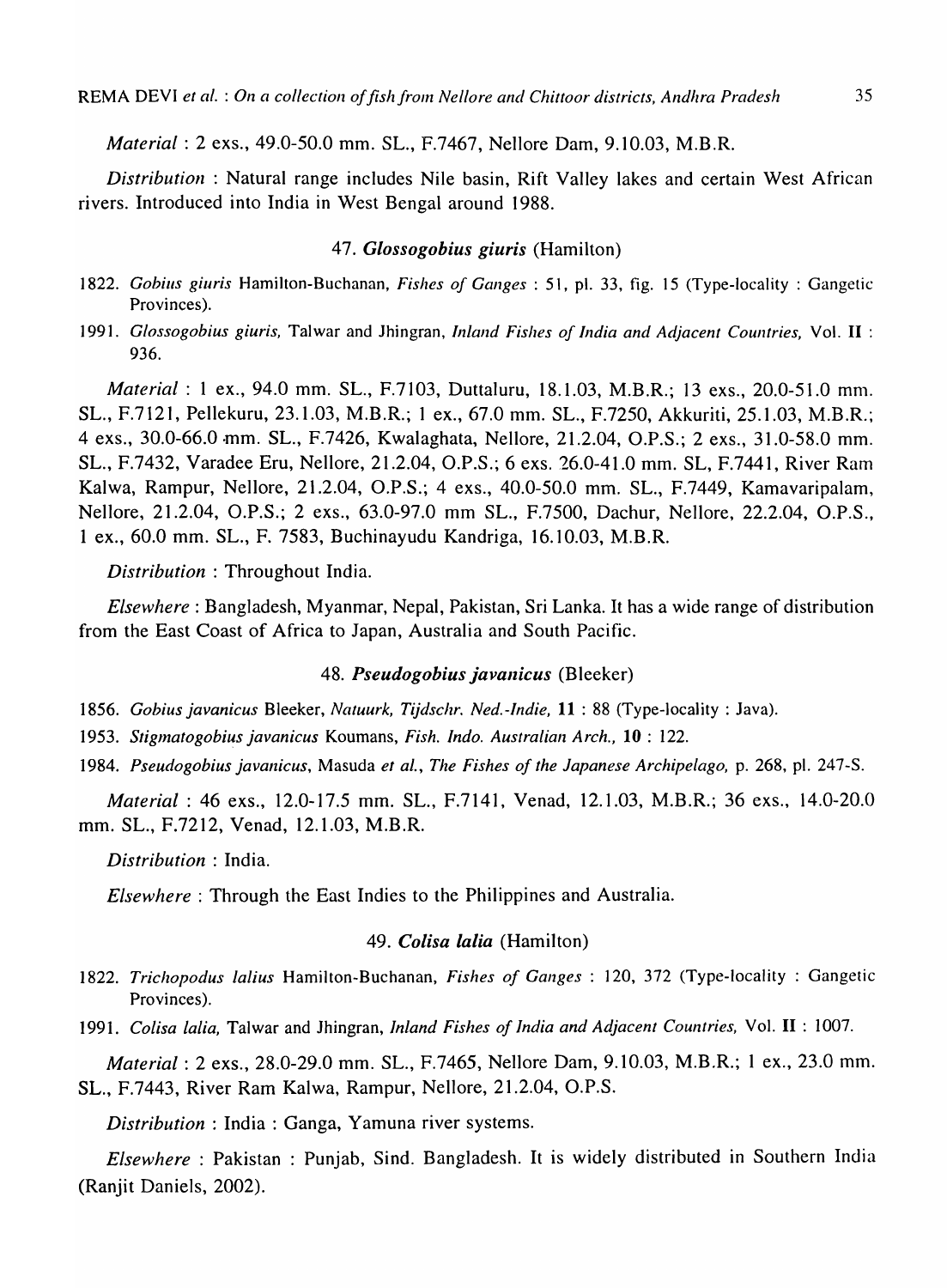### *50. Channa orientalis* (Schneider)

- 1801. *Channa orientalis* Bloch and Schneider, Syst. Ichth. : 496, pl. 90, fig. 2 (Type-locality: India).
- 1991. *Channa orientalis,* Talwar and Jhingran, *In/alld Fishes of India and Adjacent Countries,* Vol. **II** : 1019-1020.

*Material:* 15 exs., 20.0-43.0 mm. SL., F.7185, Malapalla, Chittoor, 9.9.02, O.P.S.; 1 ex., 85.0 mm. SL., F.7429, Kwalaghata, Nellore, 21.2.04, O.P.S.

*Distribution* : Throughout India.

*Elsewhere:* Afghanistan, Bangladesh, Borneo, Iran, Malaysia, Myanmar, Nepal, Pakistan, Sri Lanka, Thailand.

### *51. Channa punctatus* (Bloch)

- 1793. *Ophiocephalus punctatus, Bloch, Naturges. ausland. Fische,* (7): 139, pl. 358 (Type-locality: rivers and lakes of Coromandel coast.)
- ]991. *Channa punctatus,* Talwar and Jhingran, *Inland Fishes of India and Adjacent Countries,* Vol. **II** : 1020-1021.

*Material:* 2 exs., 55.0-85.0 mm. SL., F.7512, Venkatagiri, Sri Kalahasthi, Chittoor, 25.2.04, O.P.S.; 2 exs., 35.0-42.0 mm. SL., F.75 19, Kalahasthi, Lakshmipuram, Chittoor, 24.2.04, O.P.S.; 1 ex., 25.0 mm. SL., Tulukamandi Chittoor, 29.2.04, O.P.S.; 6 exs., 30.0- 1 12.0 mm. SL., F.7536, Empedu, Sri Kalahasthi, 25.2.04, O.P.S.; I ex., 37.0 mm. SL., F.754 I, Parosal1i, Sri Kalahasthi, 26.2.04, O.P.S.; 3 exs. 42.0-55.5 mm. SL., F.7552, Pulicat Pond, 11.10.03, M.B.R.; 1 ex., 45.0 mm. SL., F.7582, Buchinayudu Kandriga, 16.10.03, M.B.R .. ; 5 exs., 28.0-48.0 mm. SL., F.7462, Saidapuram, 22.2.04, O.P.S.; 11 exs. 37.0-65.0 mm. SL., F.7503, Dachur, Nellore, 22.2.04, O.P.S.; 5 exs., 35.0-110.0 mm. SL., F.7100, Kaligiri, 17.1.03, M.B.R.; 7 exs., 30.0-83.0 mm. SL., F.7108, R.S.Puram, 16.1.03, M.B.R.; 1 ex., 95.0 mm. SL., F.7120, Pellekuru, 23.1.03, M.B.R.; 1 ex., 35.0 mm. SL., F.7135, Dakkili, 20.1.03, M.B.R.; I ex., 46.0 mm. SL., F.7235, Tada Pond, 13.1.03, M.B.R.; 2 exs., 71.0-72.0 mm. SL., F.7470, Nellore Tank, 9.10.03, M.B.R.; 1 ex., 55.0 mm. SL, F.7476, Kovur, 7.10.03, M.B.R.

*Distribution* : Throughout India.

*Elsewhere:* Afghanistan, Bangladesh, China, Malaysia, Myanmar, Nepal, Pakistan, Polynesia, Sri Lanka.

### *52. Macrognathus aral* (Bloch & Schneider)

- *1801. Rlzynchobdella araf* Bloch & Schneider, *Syst. Ichth.* : 479, pI. 89 (Type-locality: Tranquebar, Tamil Nadu).
- 1991. *Macrognathus aral,* Talwar and Jhingran, *Inland Fishes of India and Adjacent Countries,* Vol. **II** : 1026.

*Material:* I ex., 159.0 mm. SL., F.7111, Venad, 12.1.03, M.B.R.

*Distribution:* India.

*Elsewhere* : Bangladesh, Myanmar, Nepal, Pakistan, Sri Lanka.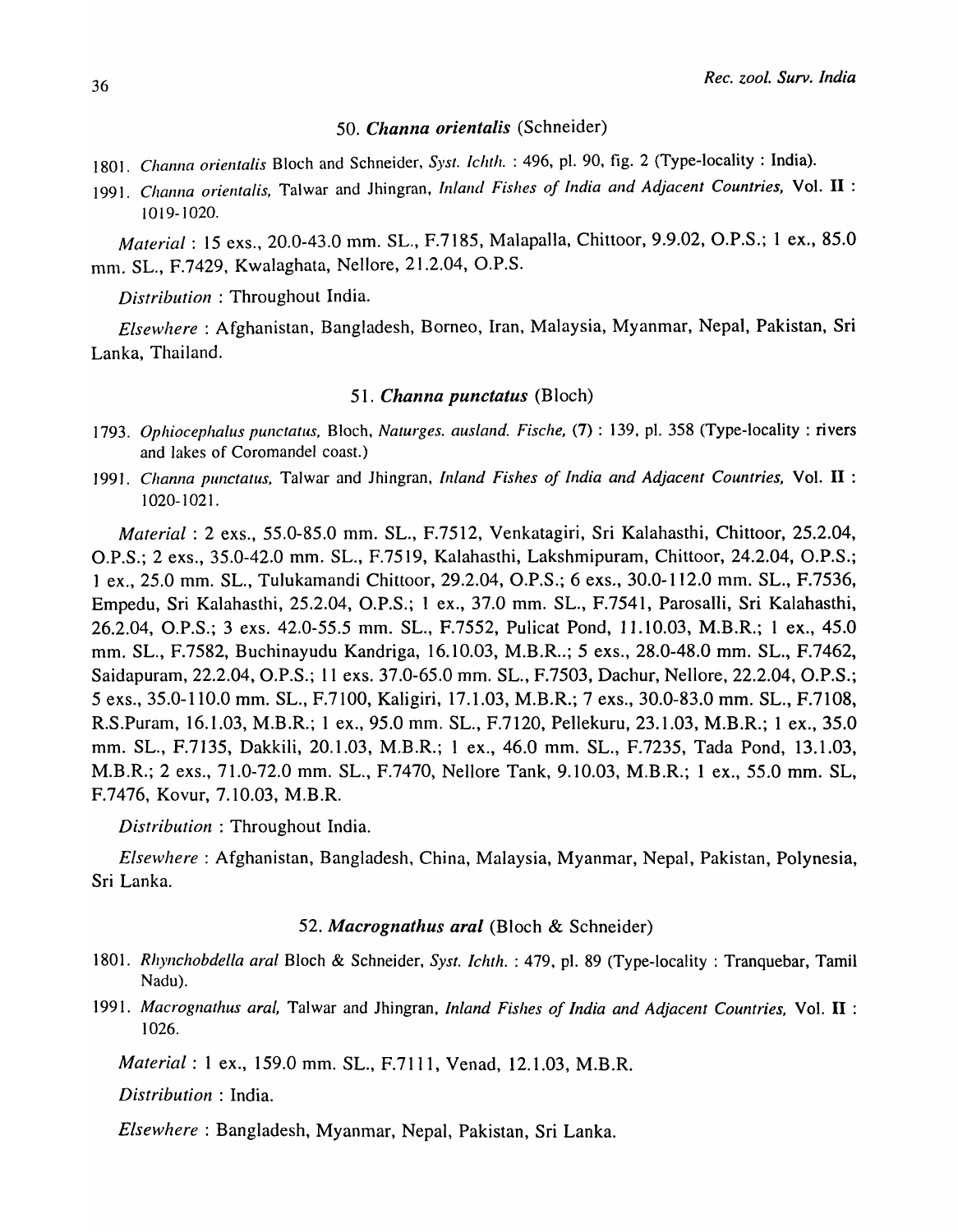### *53. Macrognathus pancaius* Hamilton

- *1822. Macrognathus pancaius* Hamilton-Buchanan, *Fishes of Ganges* : 30,364, pI. 22, fig. 7, (Type-locality: Tanks of Gangetic Provinces).
- *1991. Macrognathus pancalus,* Talwar and Jhingran, *Inland Fishes of India and Adjacent Countries,* Vol. II : 1027-1028.

*Material:* 1 ex., 101.0 mm. SL., F.7452, Kammavaripalam, Nellore, 21.2.04, O.P.S.

*Distribution* : India.

*Elsewhere:* Bangladesh, Pakistan.

### DISCUSSION

Nellore & Chittoor districts of Andhra Pradesh are drained by the River Pennar. It is worthwhile to mention here that late Shri T. Venkateswarlu Scientist D, made a thorough survey and study of the Fishes of Pennar during 1983-1986. The manuscript comprising 86 species is pending publication. A recent survey and report on fishes of Andhra Pradesh by Barman (1993) details 158 species. The present collection includes 53 species from Chittoor and Nellore Districts with 9 additional records (Rema Devi *et at., 2005).* 

### SUMMARY

The study on a collection of fish from Chittoor and Nellore District has yielded 53 species under 16 families and 8 orders of which nine species *viz., Ehirava fluviatilis* Deraniyagala, *Aristichthys nobilis* (Richardson), *Esomus thermoicos* (Valenciennes), *Rasbora cf. labiosa* Mukerji, *Puntius binlaculatus* (Blkr.), *Puntius fraseri* Hora & Misra, *Oreochromis niloticus* (Linnaeus), *Parambassis lala (Ham.), Colisa lalia (Ham.), have been reported recently by the authors as* additional records to the state of Andhra Pradesh.

### ACKNOWLEDGEMENTS

We wish to thank the Director, Zoological Survey of India and the Officer in-Charge, Southern Regional Station, Zoological Survey of India for providing necessary facilities.

### REFERENCES

- Bannan, R.P. 1993. Pisces: Freshwater Fishes, *Fauna of Andhra Pradesh, State Fauna Series, 5*  (Part-I) : 89-334, *Zoological Survey of India.*
- Day, F. 1875-78. *The Fishes of India, being a natural history of the fishes known to inhabit the*  seas and freshwaters of India, Burma and Ceylon. Text and Atlas in 4 parts, London, xx, P. 778, 195 pIs.